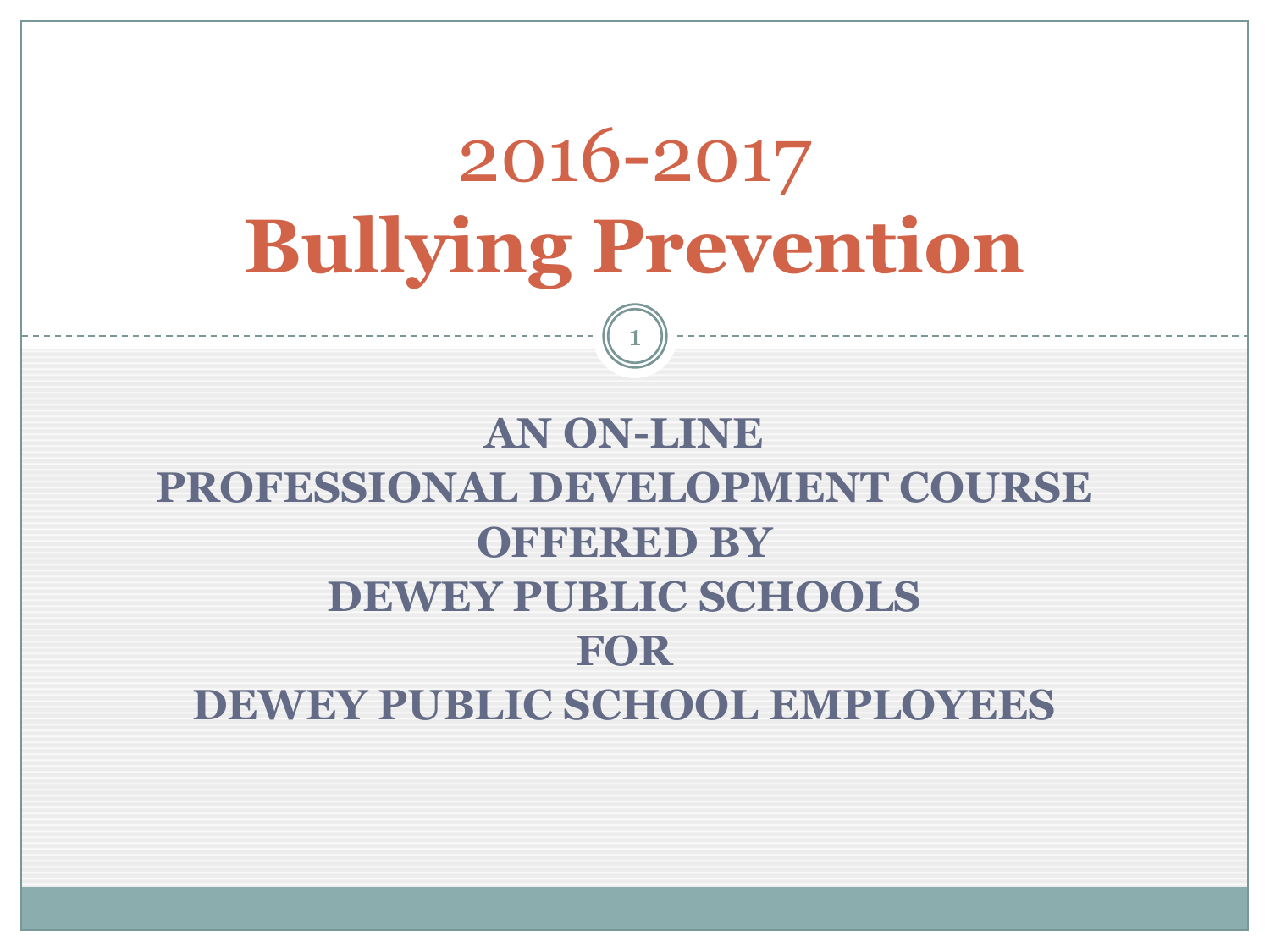# Required Professional Development

2

In accordance with 2013 Oklahoma HB 1661 70 O.S. 24.100 OAC 210:10-1-20 **all** Dewey Public School employees must **ANNUALLY** participate in Bullying Prevention Training.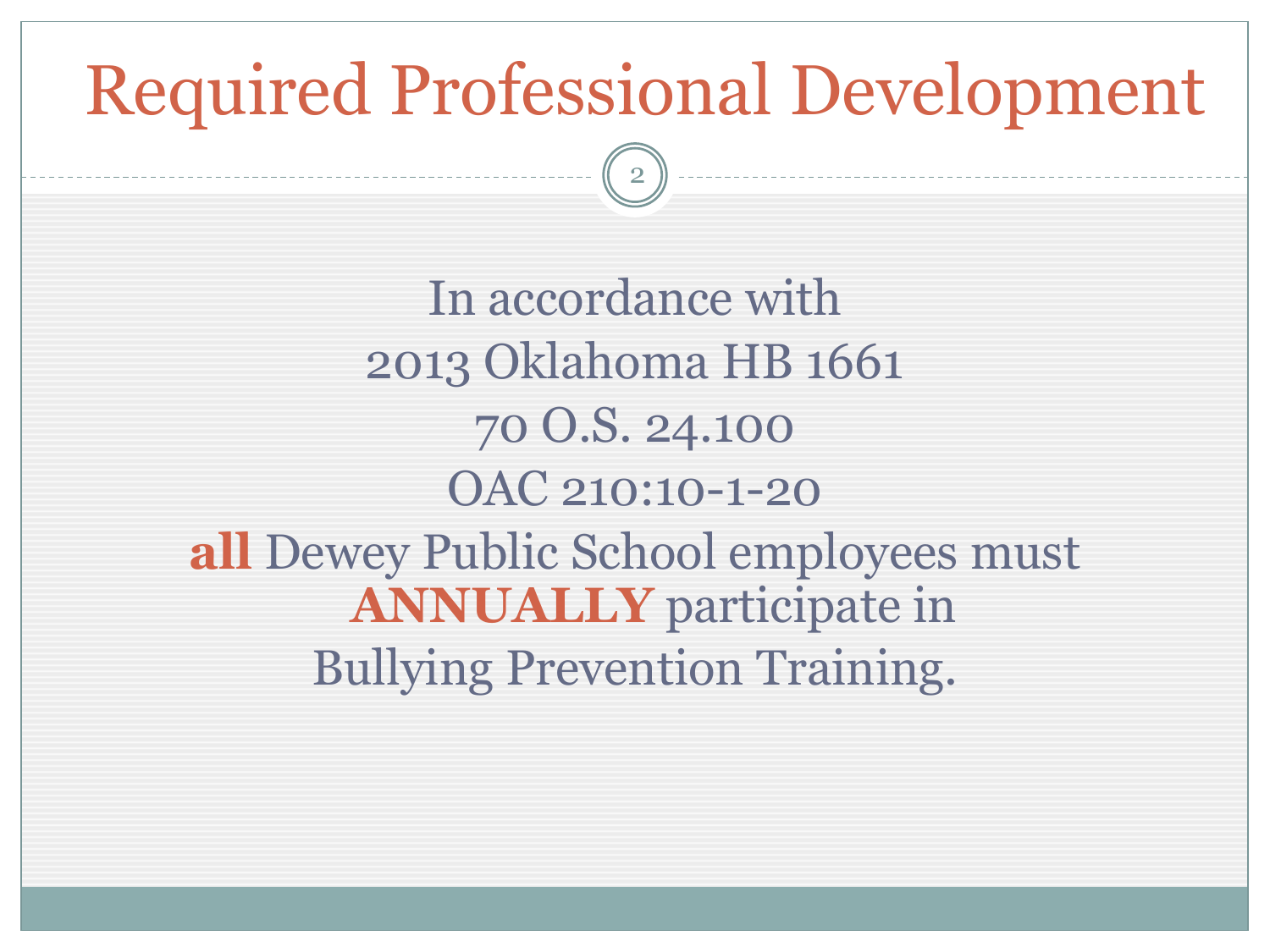## Required Professional Development

3

#### This self-paced course will:

- Identify the dynamics of the bullying phenomena and the potential factors that lead to possible victimization,
- ⬤ Provide information on nurturing a positive school climate to prevent bullying,
- ⬤ Provide guidance to help you respond to bullying situations, and
- ⬤ Outline the procedure for reporting when a potential bullying incident is observed.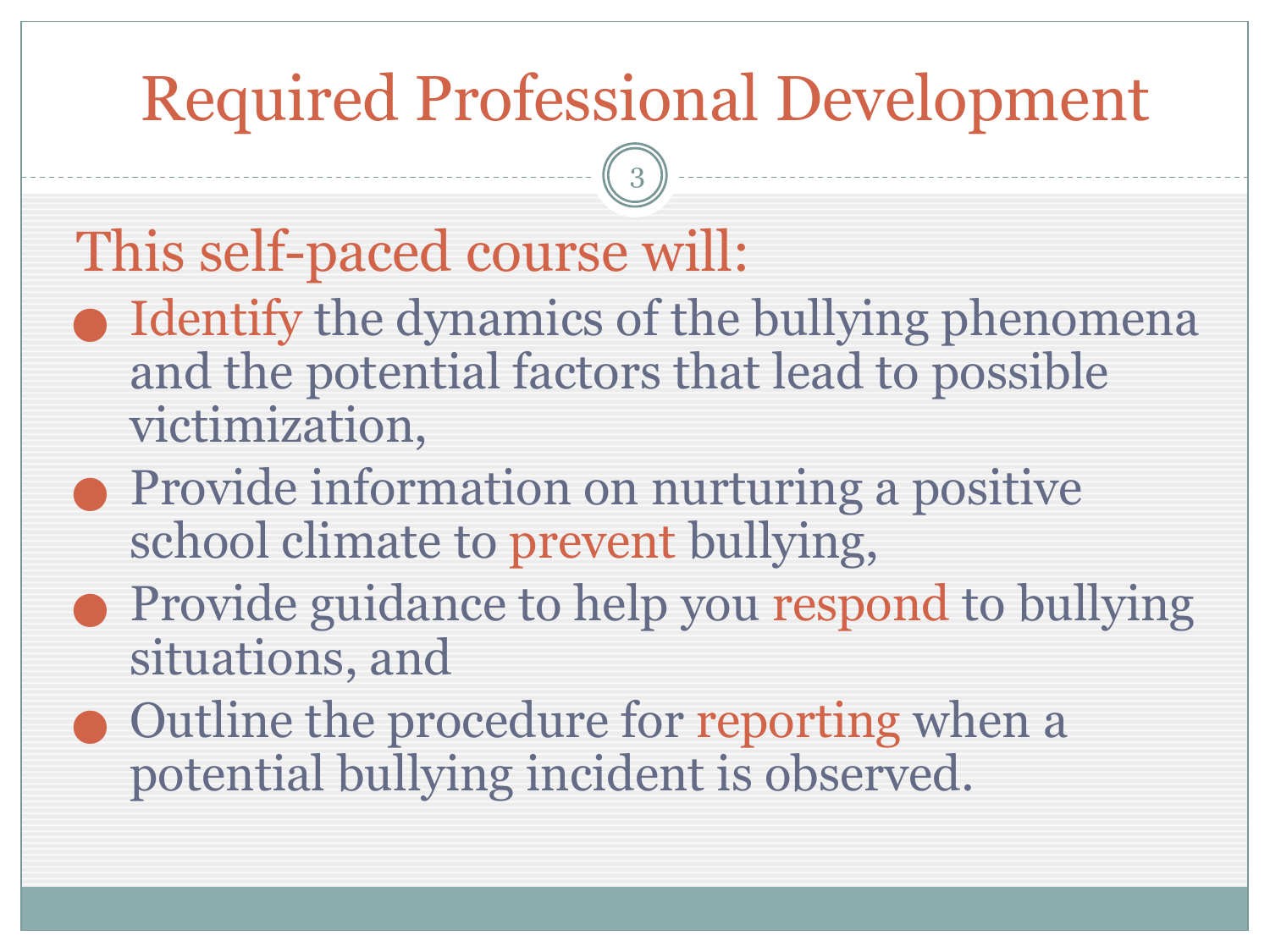#### **Bullying Definitions**

School Safety and Bullying Prevention Act (HB 1661)

4

The Oklahoma School Safety and Bullying Prevention Act defines four terms to help guide the identification, prevention, response to and reporting of bullying in Oklahoma public schools:

- ⬤ "Bullying"
- "At school"
- ⬤ "Electronic Communication"
- **•** "Threatening behavior"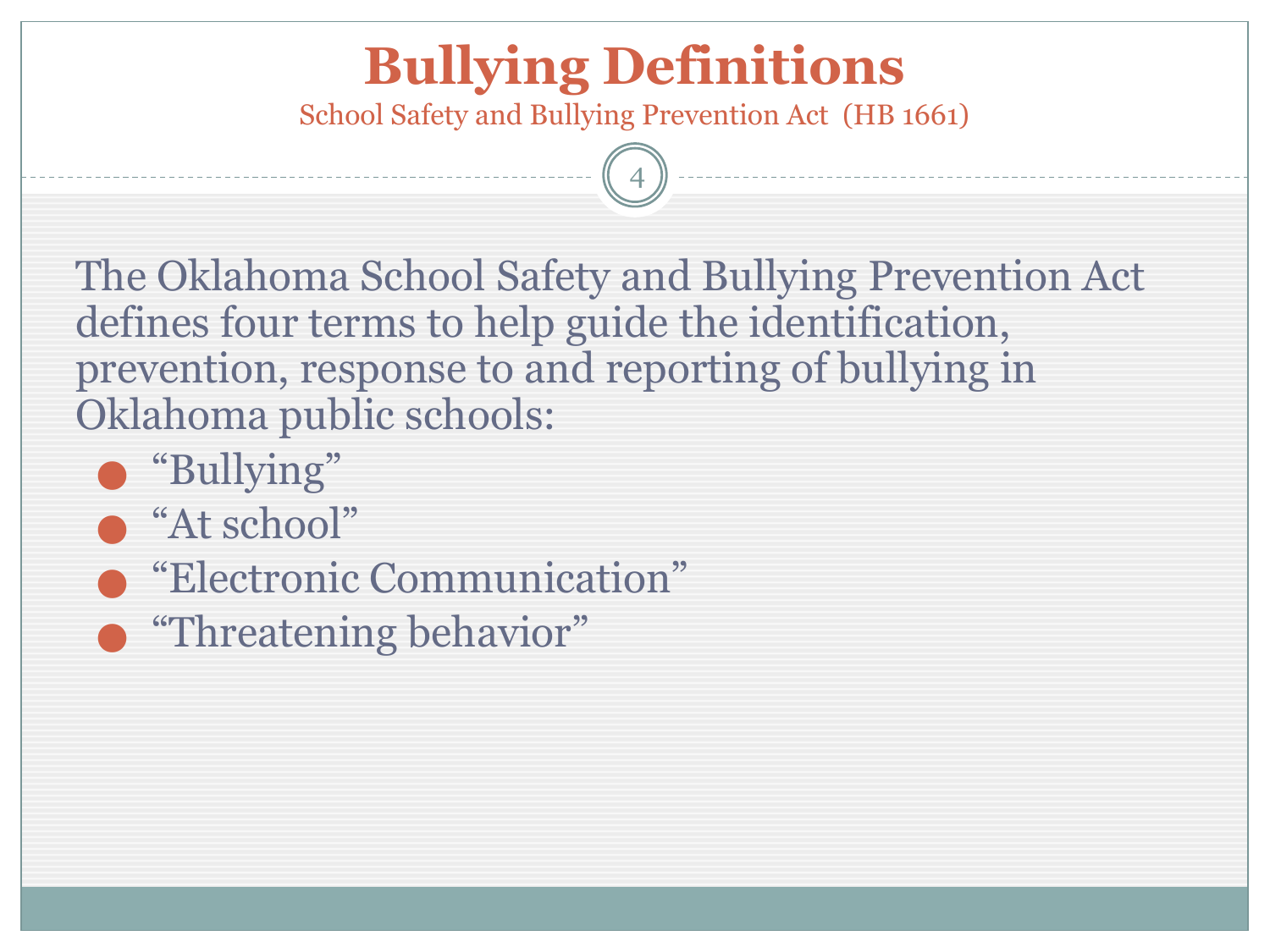#### **Definition of "Bullying"**

School Safety and Bullying Prevention Act (HB 1661)

5



**"Bullying"** means any **pattern** of harassment, intimidation, threatening behavior, physical acts, verbal or electronic communication directed toward a student or group of students that results in or is reasonably perceived as being done with the intent to **cause negative educational or physical results** for the targeted individual or group and is communicated in such a way as to **disrupt or interfere with the school's educational mission** or **the education of any student**.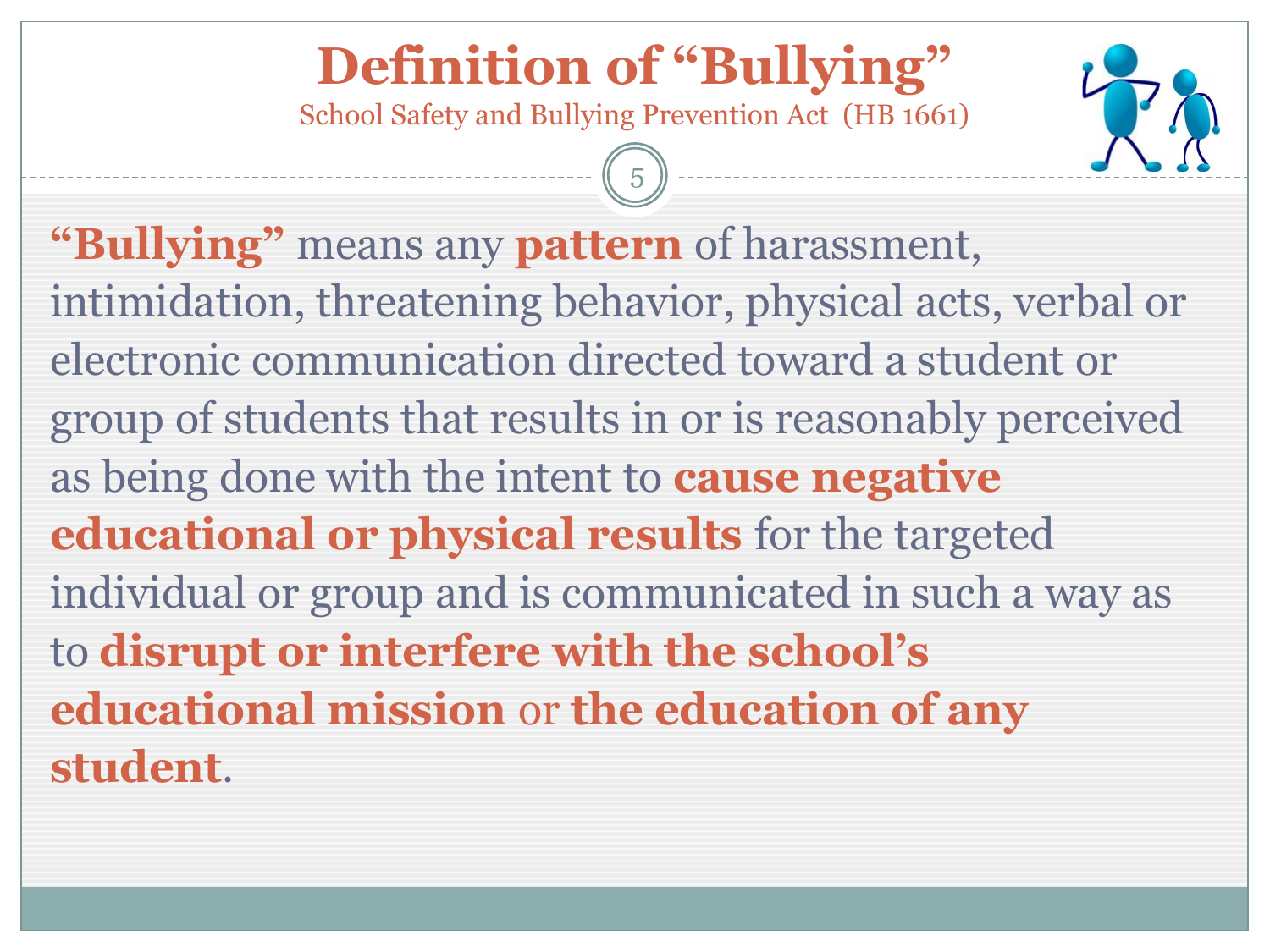#### **Definition of "At School"**

School Safety and Bullying Prevention Act (HB 1661)

6

**"At school"** means on school grounds, in school vehicles, at school-sponsored activities or at school-sanctioned events.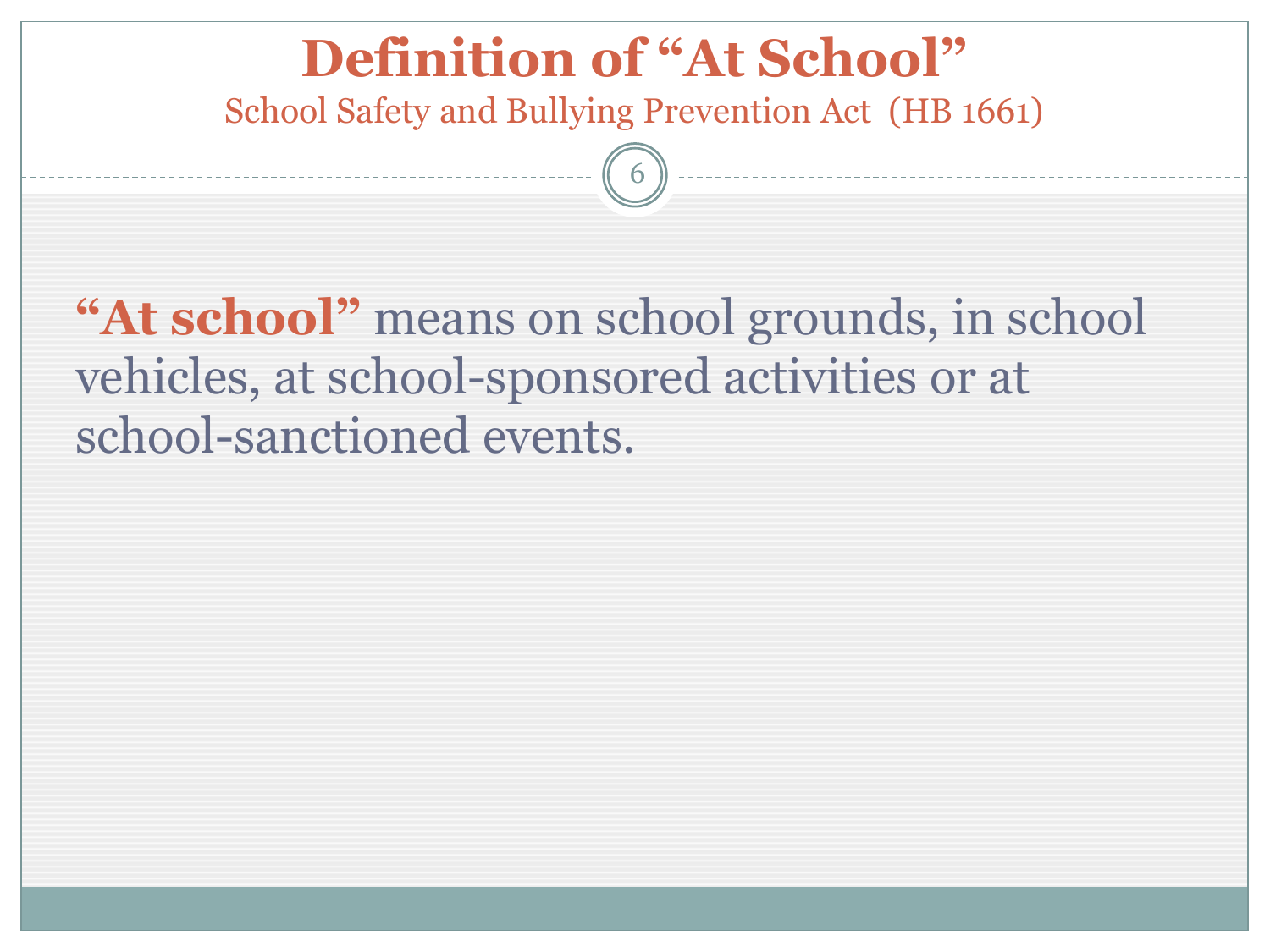#### **Definition of "Electronic Communication"**

School Safety and Bullying Prevention Act (HB 1661)

7

**"Electronic communication"** means the communication of any written, verbal, pictorial information or video content by means of an electronic device, including, but not limited to, a telephone, a mobile or cellular telephone or other wireless telecommunication device or a computer.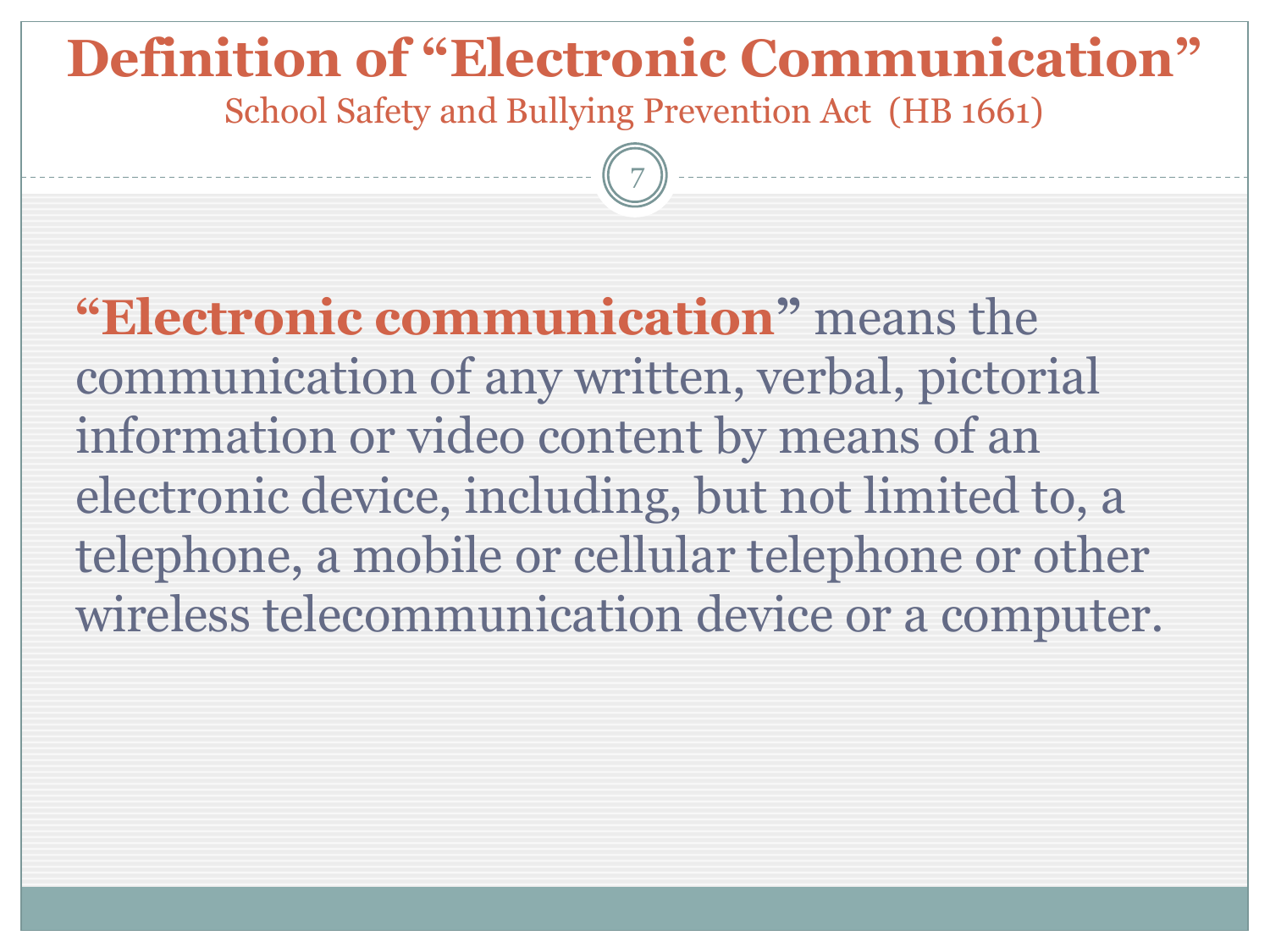#### **Definition of "Threatening Behavior"**

School Safety and Bullying Prevention Act (HB 1661)

8

**"Threatening behavior"** means **any pattern of behavior or isolated action**, whether or not it is directed at another person, that a reasonable person would believe indicates potential for future harm to students, school personnel, or school property.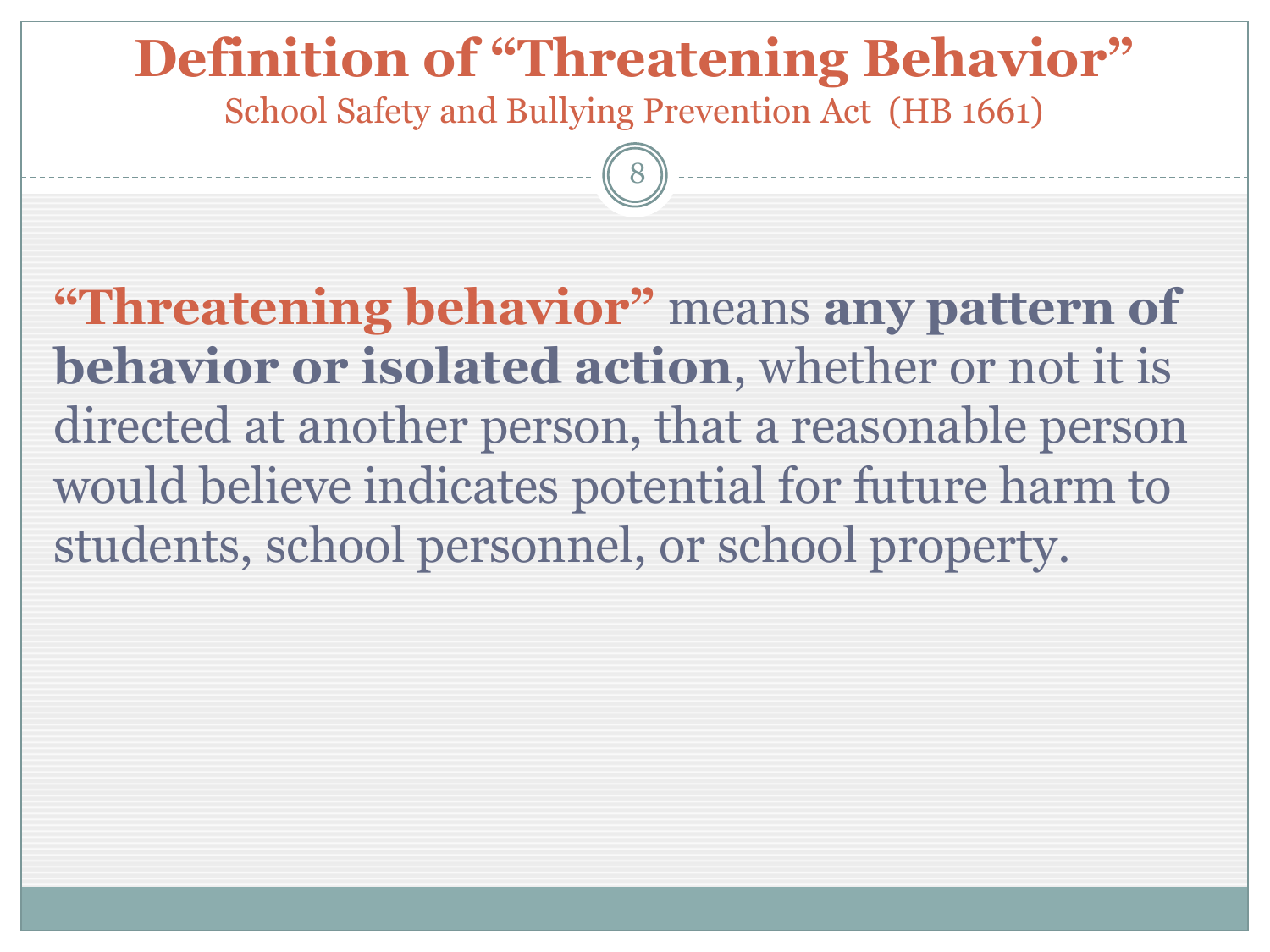

Identification "What is Bullying"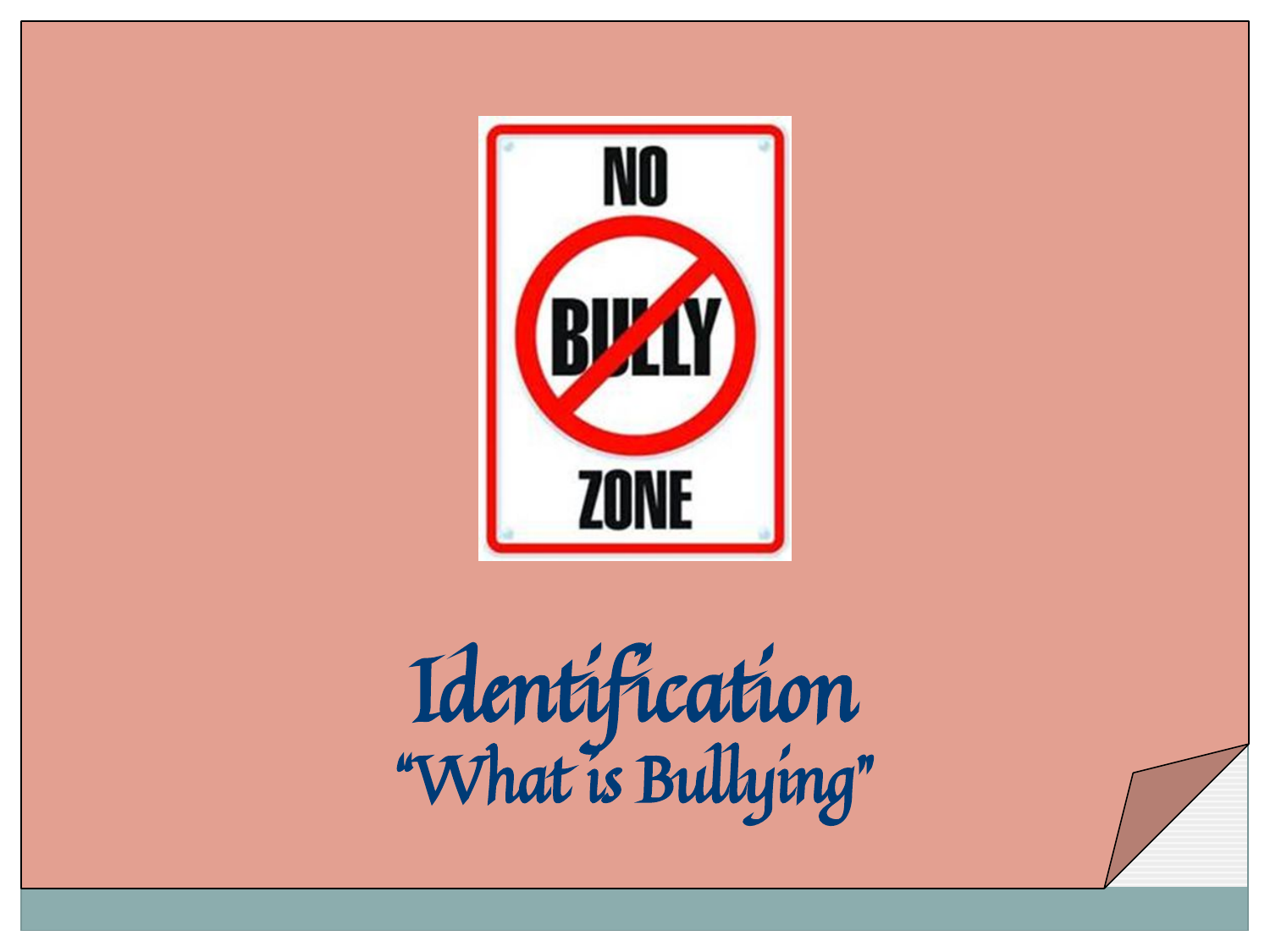## **What is Bullying**

10

The US Department of Education defines Bullying as: ⬤ Unwanted, aggressive behavior among school aged students that involves a real or perceived power imbalance,

- ⬤ Behavior that is repeated, or has the potential to be repeated, over time, and
- ⬤ Actions such as making threats, spreading rumors, attacking someone physically or verbally, and excluding someone from a group on purpose.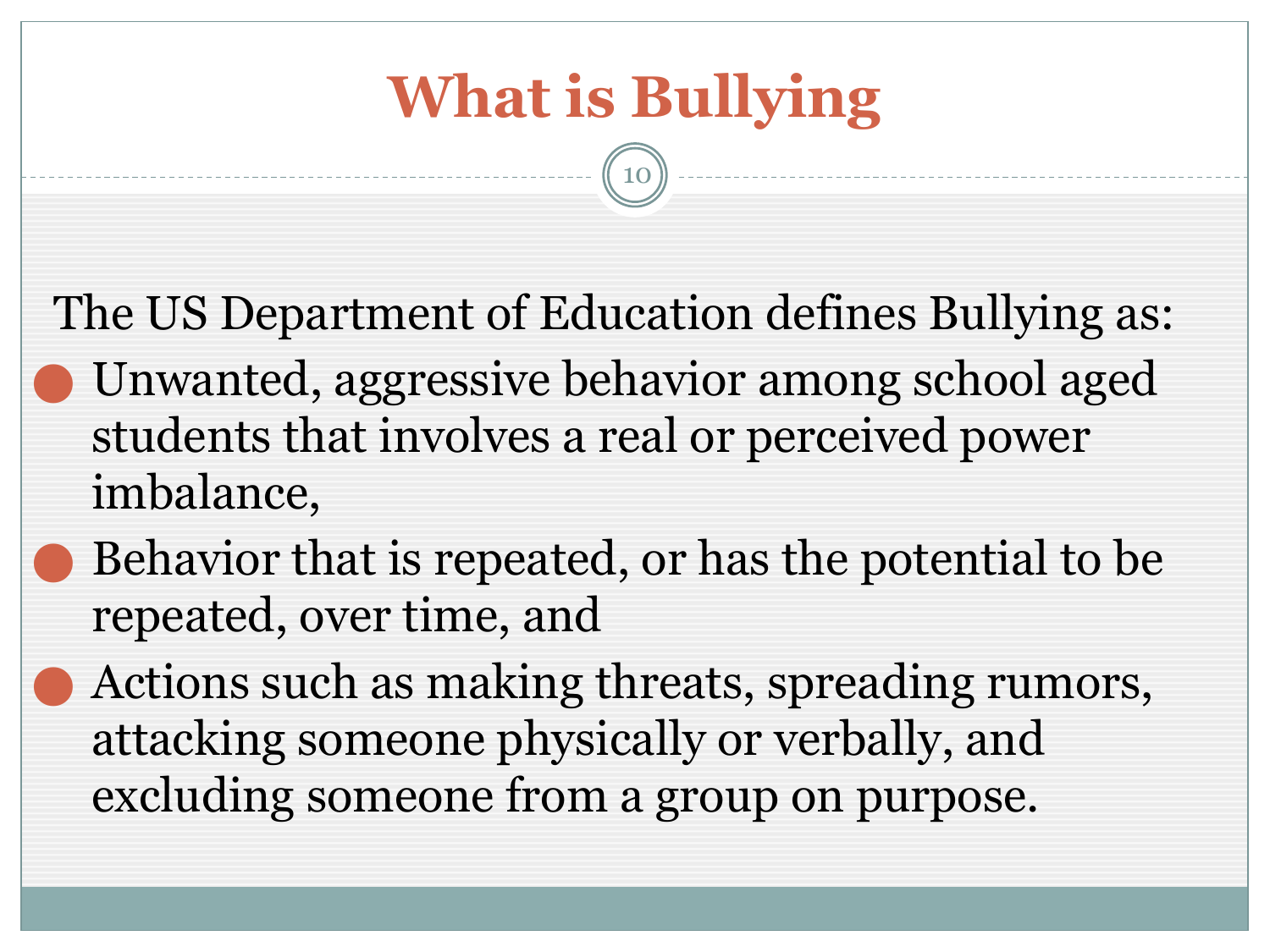## **Identifying Bullying**

11

Aggressive behavior may be bullying depending on:

- what happened,
- how often it happens and
- who it happens to.

It is not bullying when two students with no perceived power imbalance fight, have an argument, disagree or engage in conflict.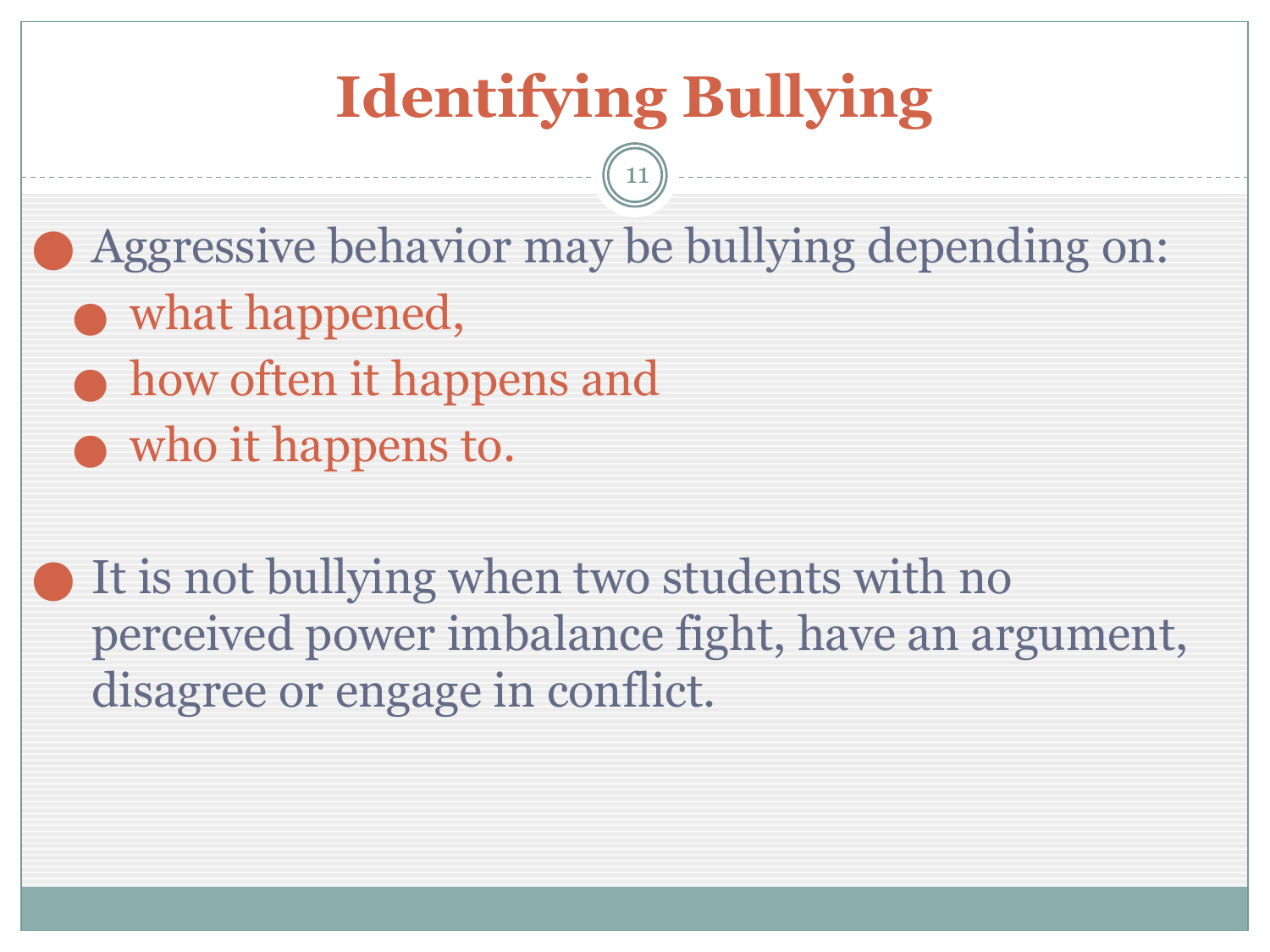## **Components of Bullying Behavior**

12

#### ⬤ **Imbalance of power**:

⬤ Students who bully use their power—such as physical strength, access to embarrassing information, or popularity—to control or harm others. Power imbalances can change over time and in different situations, even if they involve the same people.

#### ⬤ **Repetition**:

⬤ Bullying behaviors happen more than once or have the potential to happen more than once.

#### ⬤ **Intentional harm**:

⬤ behaviors are intended to create harm physically, emotionally, socially, or in digital space.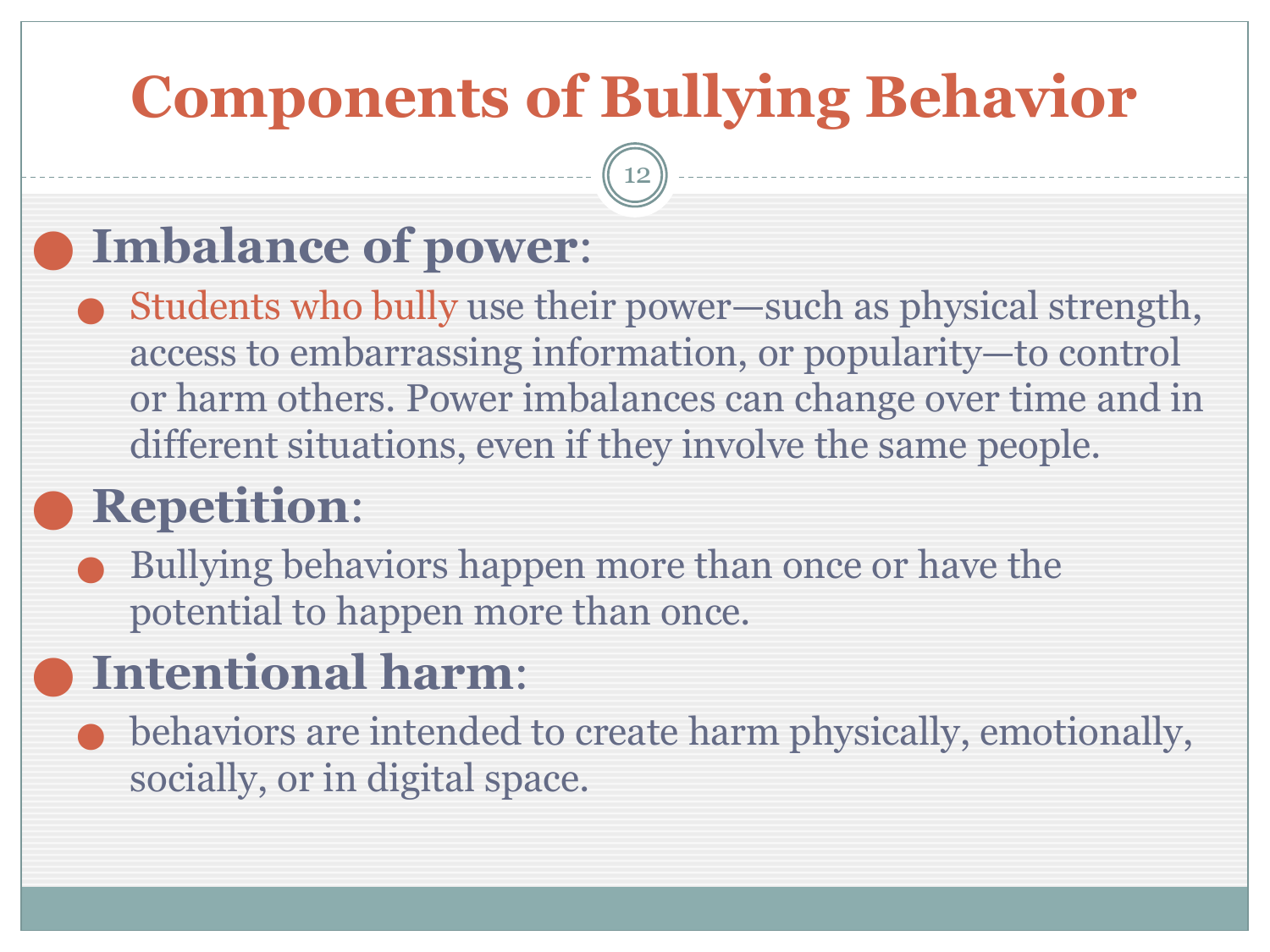## **Types of Bullying**

13

**Students attending Dewey Public Schools are most likely to experience one of the following types of bullying:**

- ⬤ **Verbal Bullying**
- ⬤ **Social Bullying**
- ⬤ **Physical Bullying**
- ⬤ **Cyberbullying**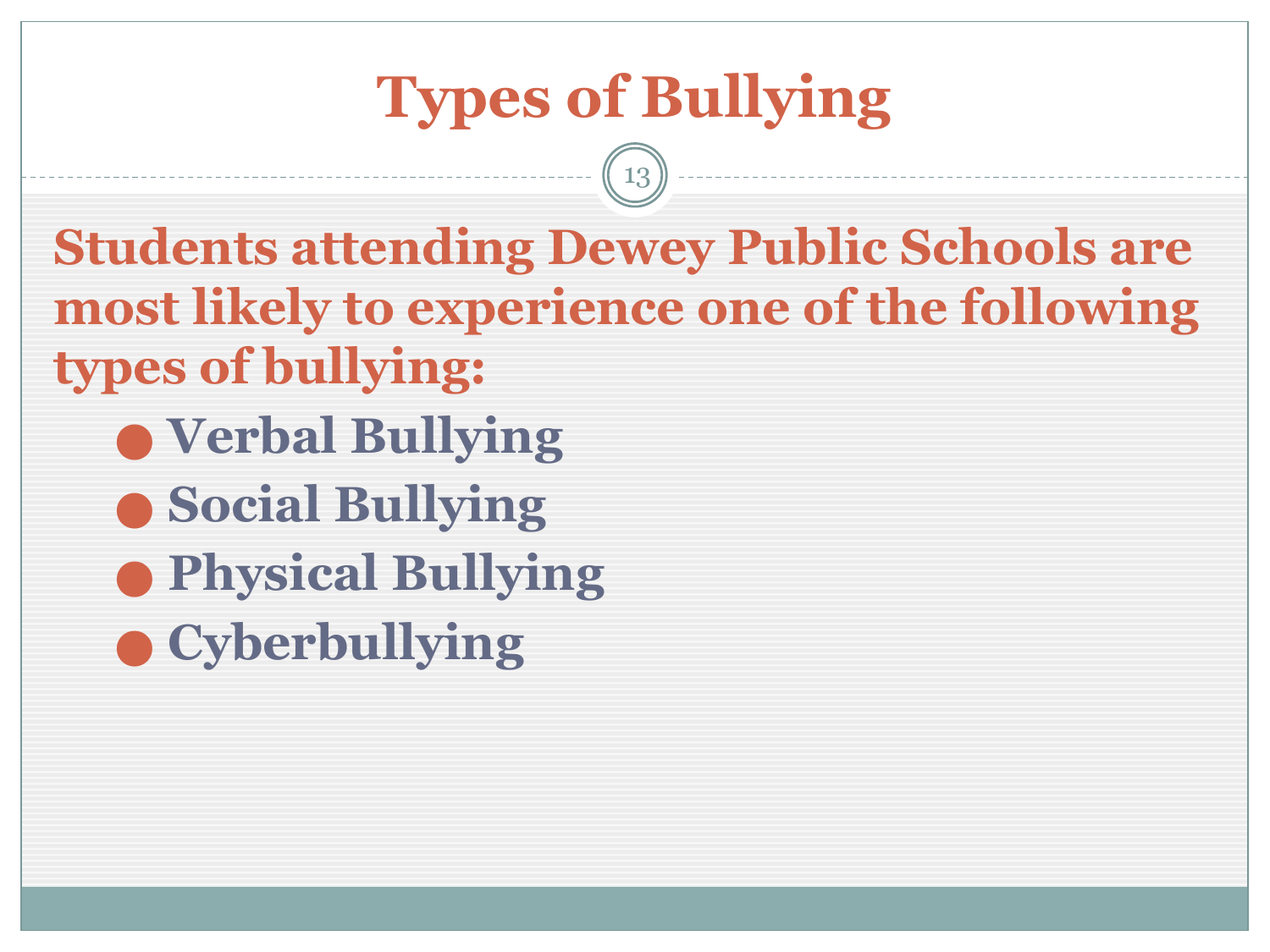

14

Verbal bullying is saying or writing mean things. Verbal bullying includes:

- **Teasing**
- Name calling
- Inappropriate sexual comments
- **Taunting**
- ⬤ Threatening to cause harm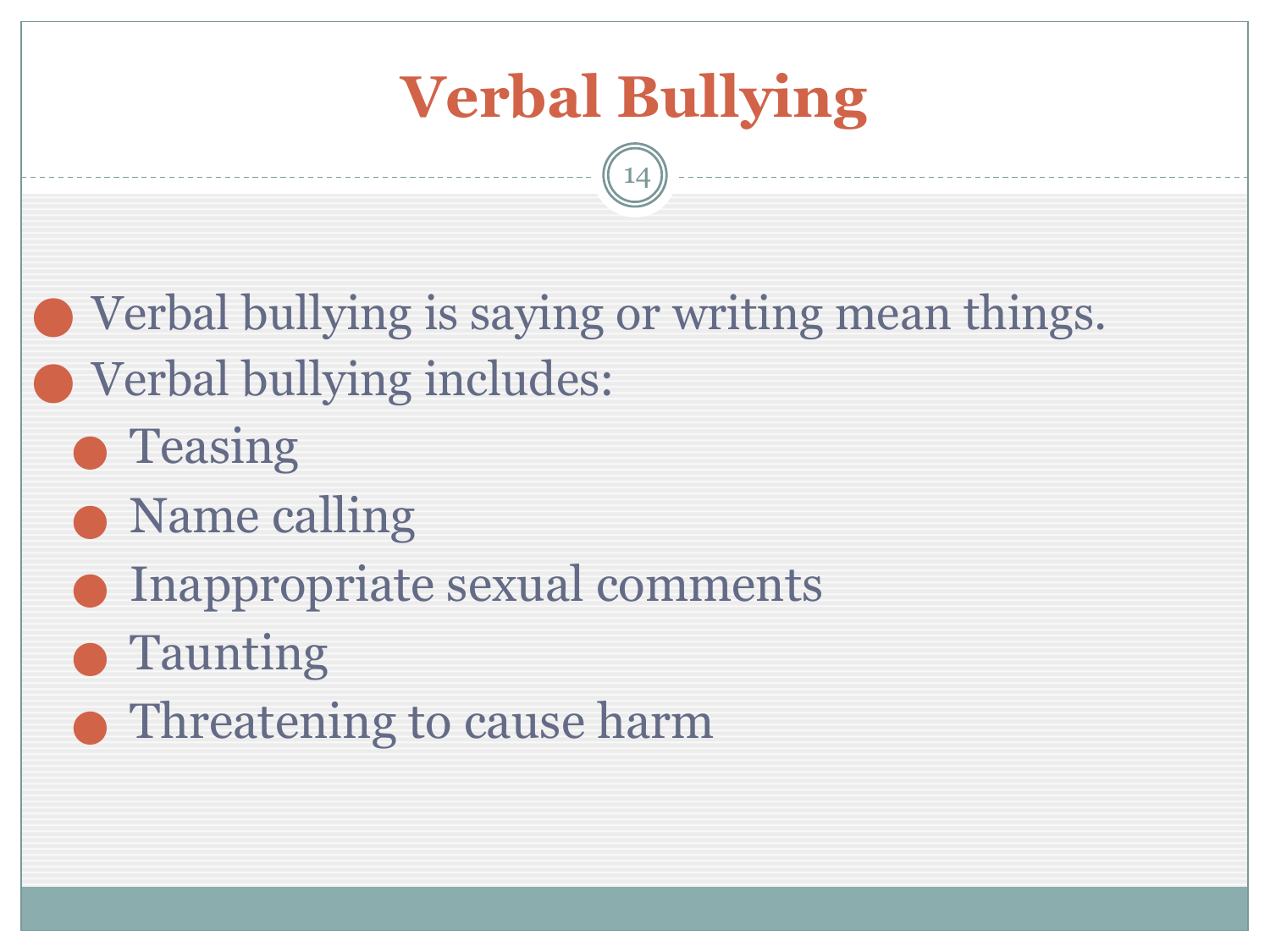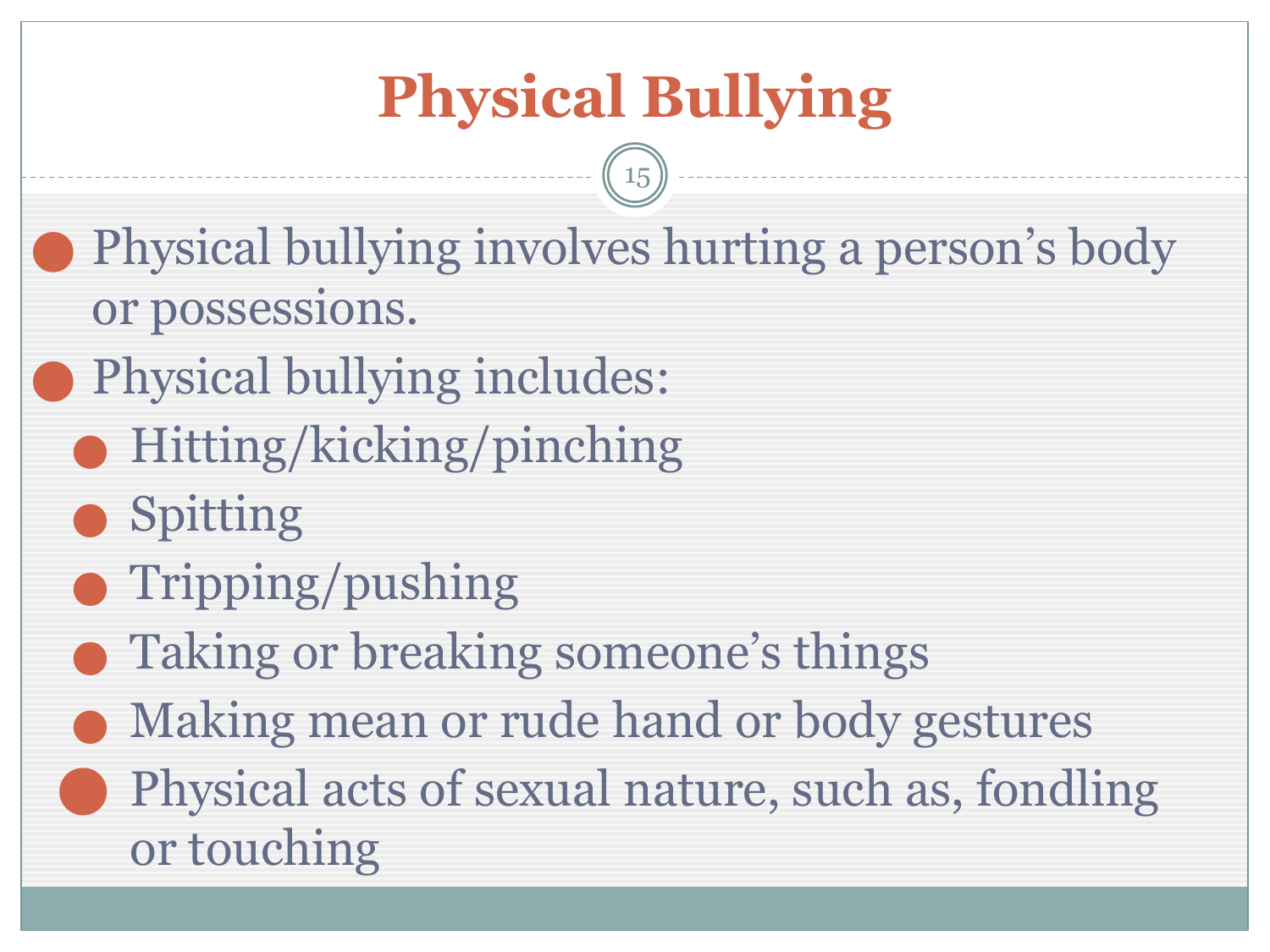## **Social Bullying**

16

- Social bullying, sometimes referred to as relational bullying, involves hurting someone's reputation or relationships.
- Social bullying includes:
- Leaving someone out on purpose
- ⬤ Telling other children not to be friends with someone
- **Spreading rumors about someone** 
	- Embarrassing someone in public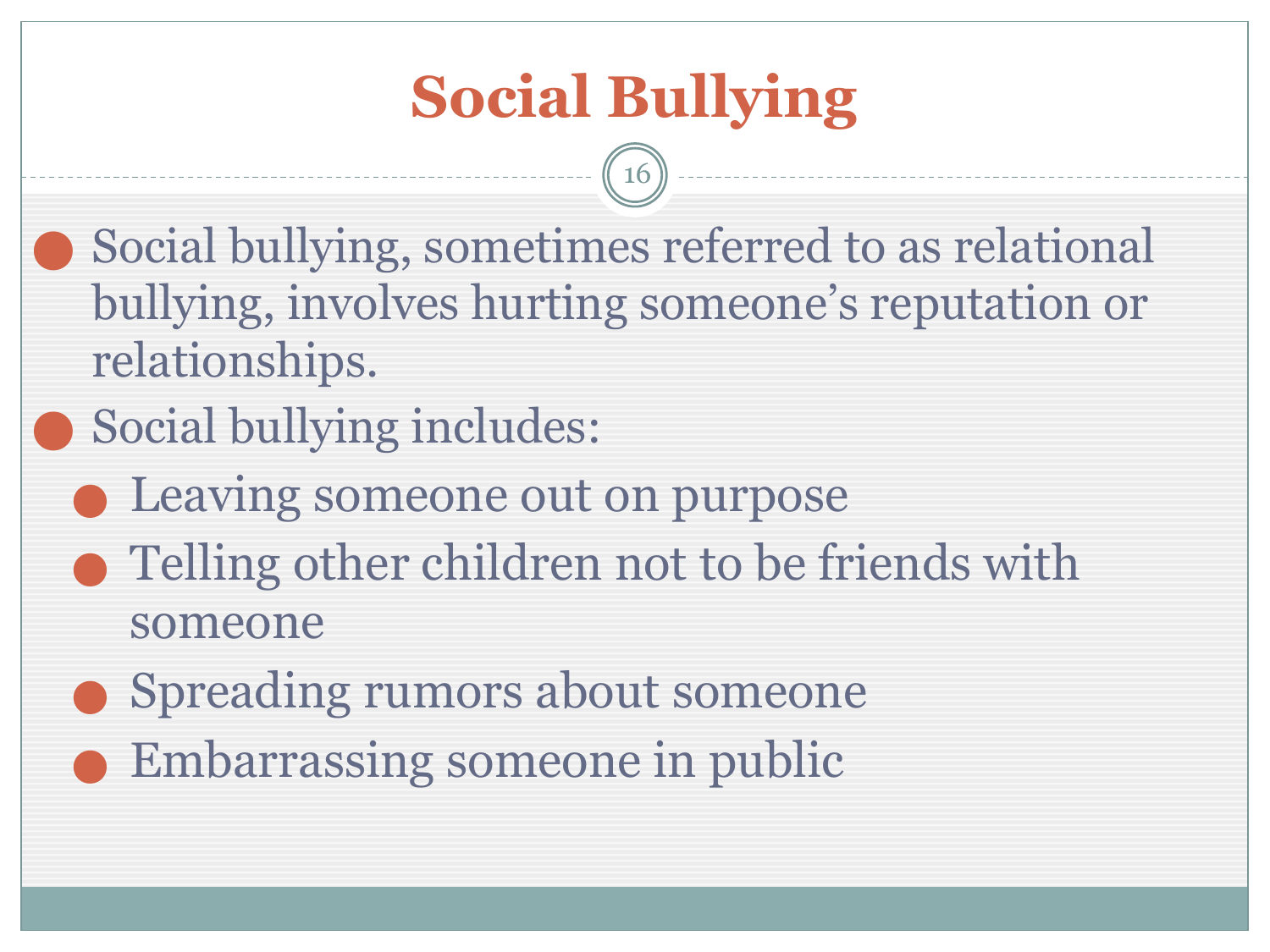## **Cyberbullying**

17

- ⬤ Cyberbullying is bullying that takes place using electronic technology.
- Cyberbullying includes:
	- Sending mean text messages or Emails
	- ⬤ Spreading rumors by Email or postings on social networking sites
	- ⬤ Sending or posting embarrassing pictures or videos
	- ⬤ Posting untruths on websites or social media
	- Using fake profiles to disguise source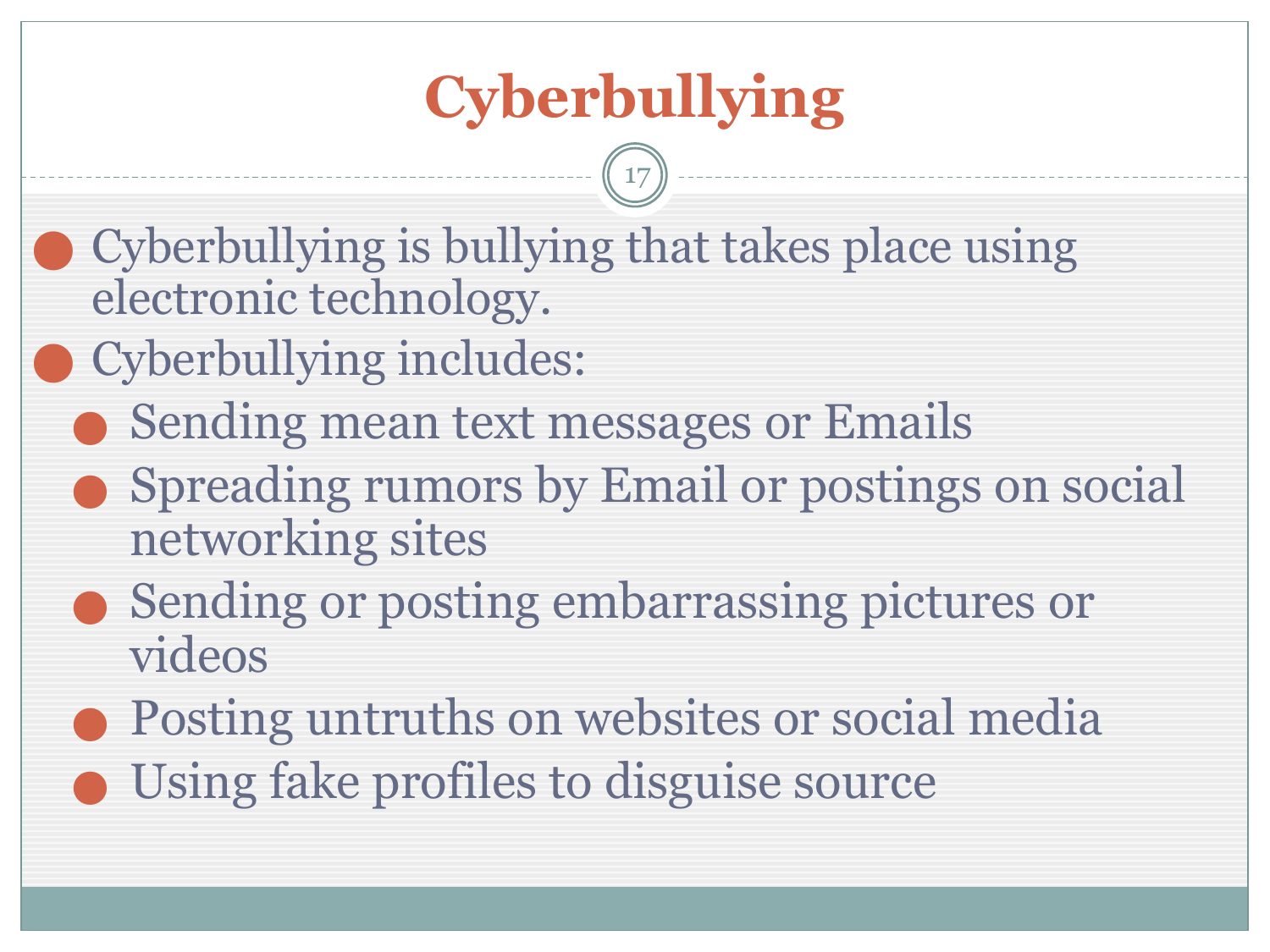## **Cyberbullying**

18

- Electronic technology includes but is not limited to:
- ⬤ Cell phones
	- ⬤ Computers and tablets
- ⬤ Communication tools including
	- ⬤ Social media sites
	- ⬤ Text messages

#### **Chat**

⬤ Websites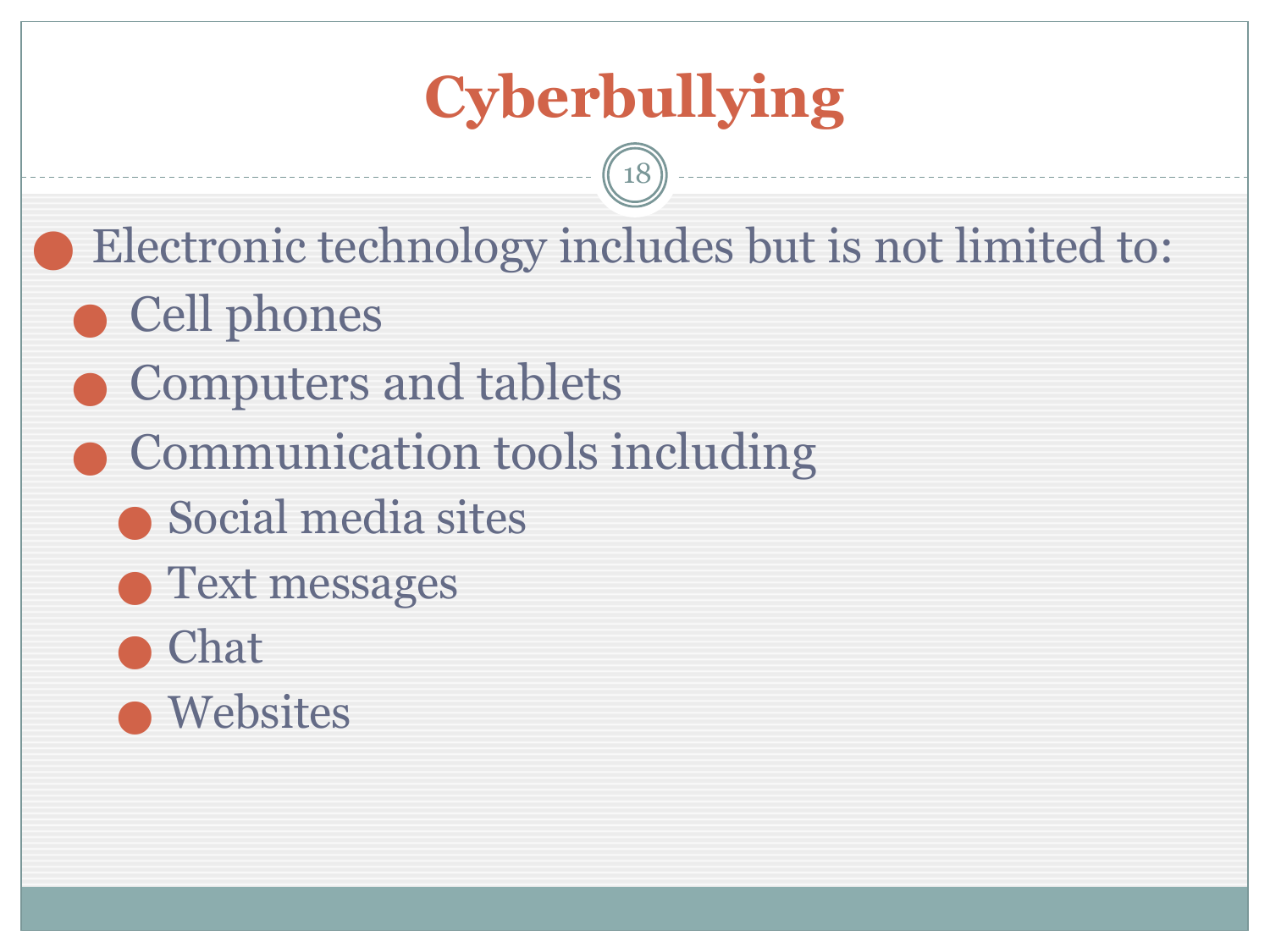19

- ⬤ **Primary players in a potential bullying incident:**
	- The students who bully (the aggressors) and
- The students who are bullied (the receivers)
- ⬤ **Other players who may be involved:**
	- **Students who assist**
	- Students who reinforce
	- ⬤ Students who are outsiders
	- **Students who are defenders**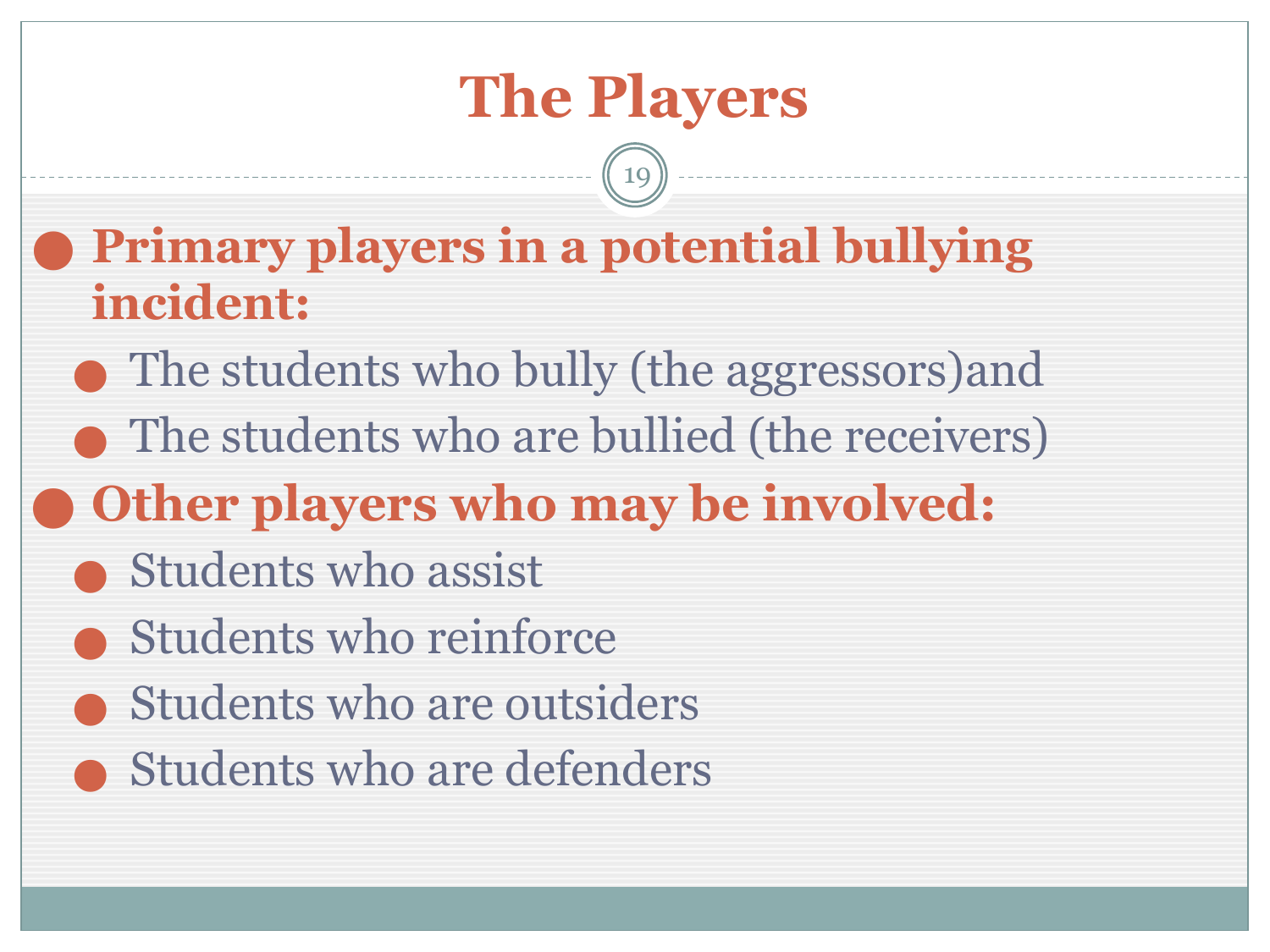20

#### ⬤ **Students who bully**

- ⬤ These students engage in aggressive behavior towards their peers.
- ⬤ Some are well-connected to their peers, have social power, are overly concerned about their popularity, and like to dominate or be in charge of others.
- ⬤ Others are more isolated from their peers and may be depressed or anxious, have low self-esteem, be less involved in school, be easily pressured by peers, and may not identify with the emotions or feelings of others.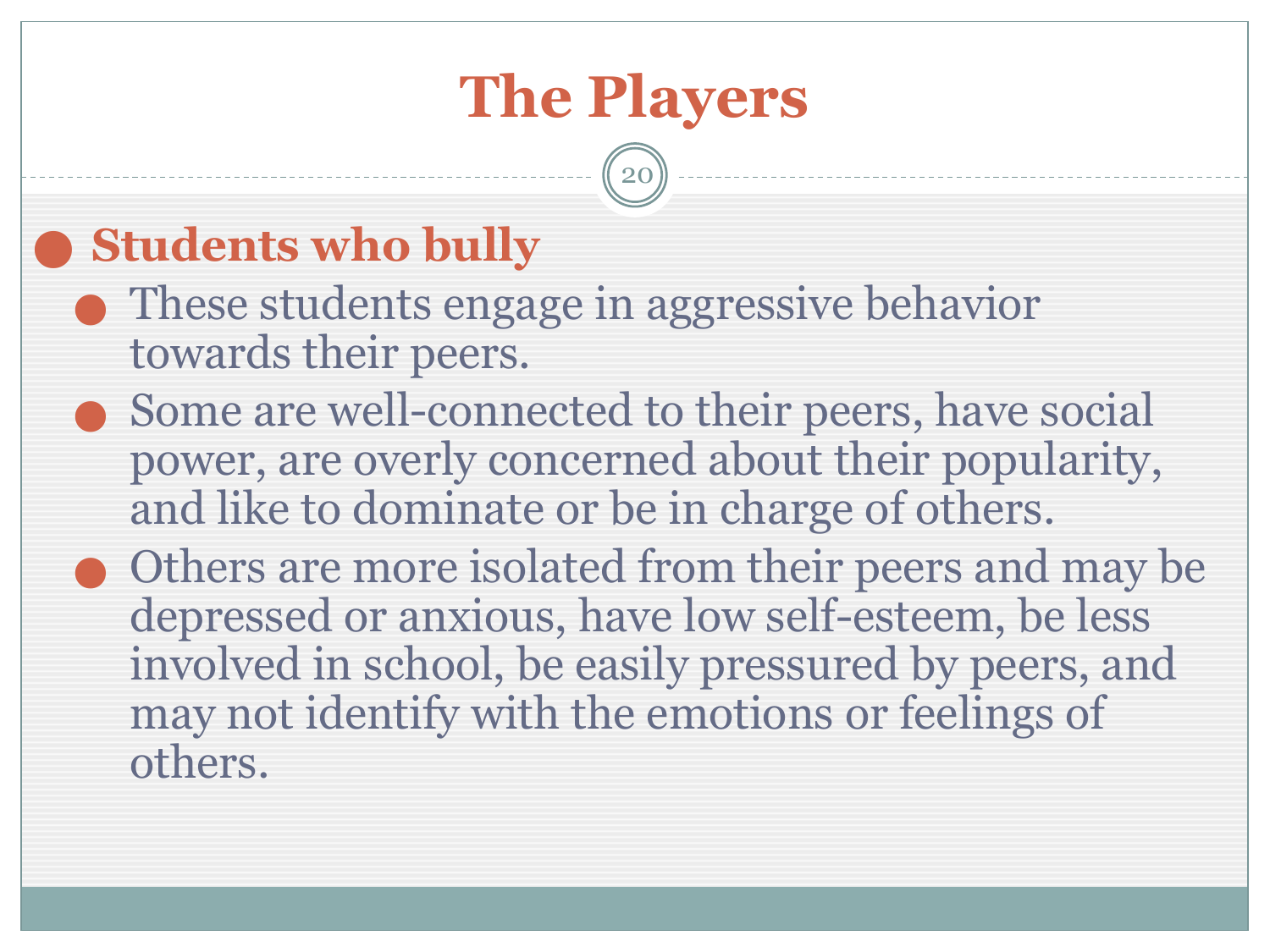21

⬤ **Students who bully may have these characteristics:**

⬤ Are aggressive and easily frustrated

- ⬤ Have less parental involvement in their lives
- Have issues at home that are reflected at school
- Think badly of others
- ⬤ Have difficulty following rules
- ⬤ View violence in a positive way
	- Have friends who bully others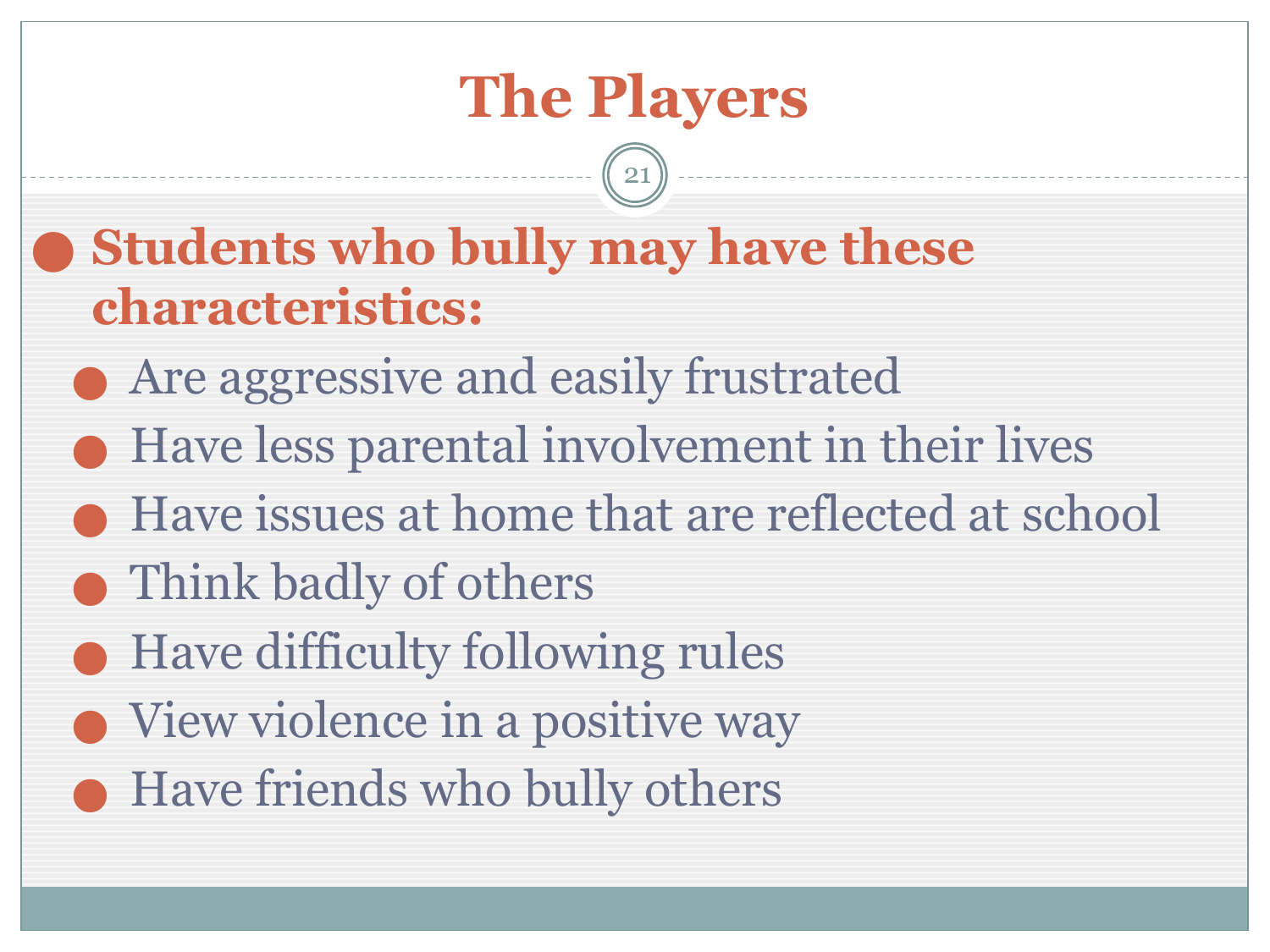22

#### ⬤ **Students may be bullying other if they:**

- Get into physical or verbal fights
- Have friends who bully others
- ⬤ Are increasingly aggressive
- Exhibit behaviors that require frequent disciplinary action
- Have unexplained extra money or new belongings
- ⬤ Blame others for their problems
- ⬤ Do not accept responsibility for their actions
	- ⬤ Are competitive and worry about their reputation or popularity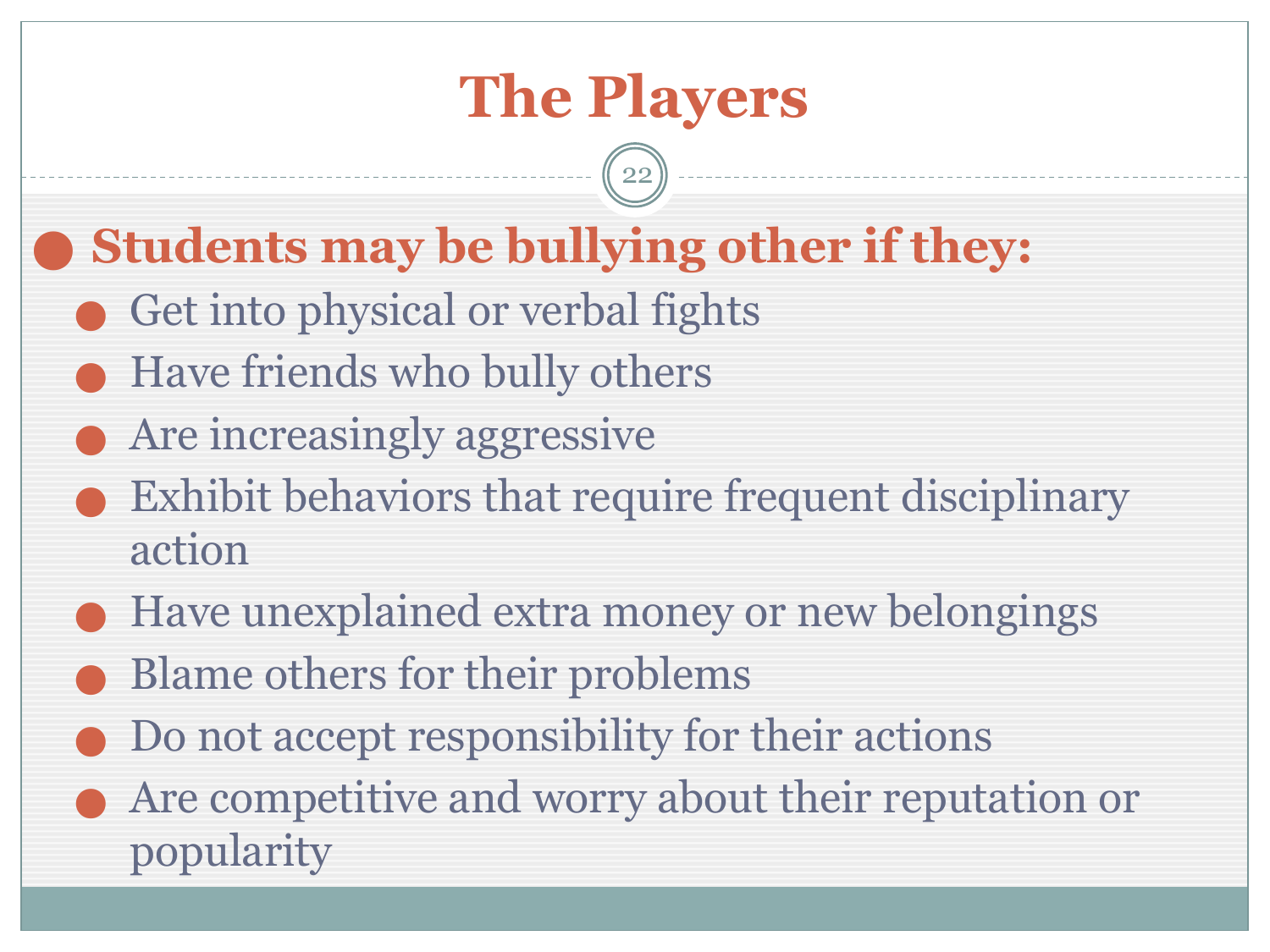23

#### ⬤ **Students who are Bullied**

- ⬤ These students are the targets of aggressive behavior from their peers.
- ⬤ No single factor puts a student at greater risk for being bullied; but being different from the majority – language, clothes, where you live may put a student at increased risk for being bullied.
- ⬤ Students who are bullied frequently lack social skills and may lack self defense skills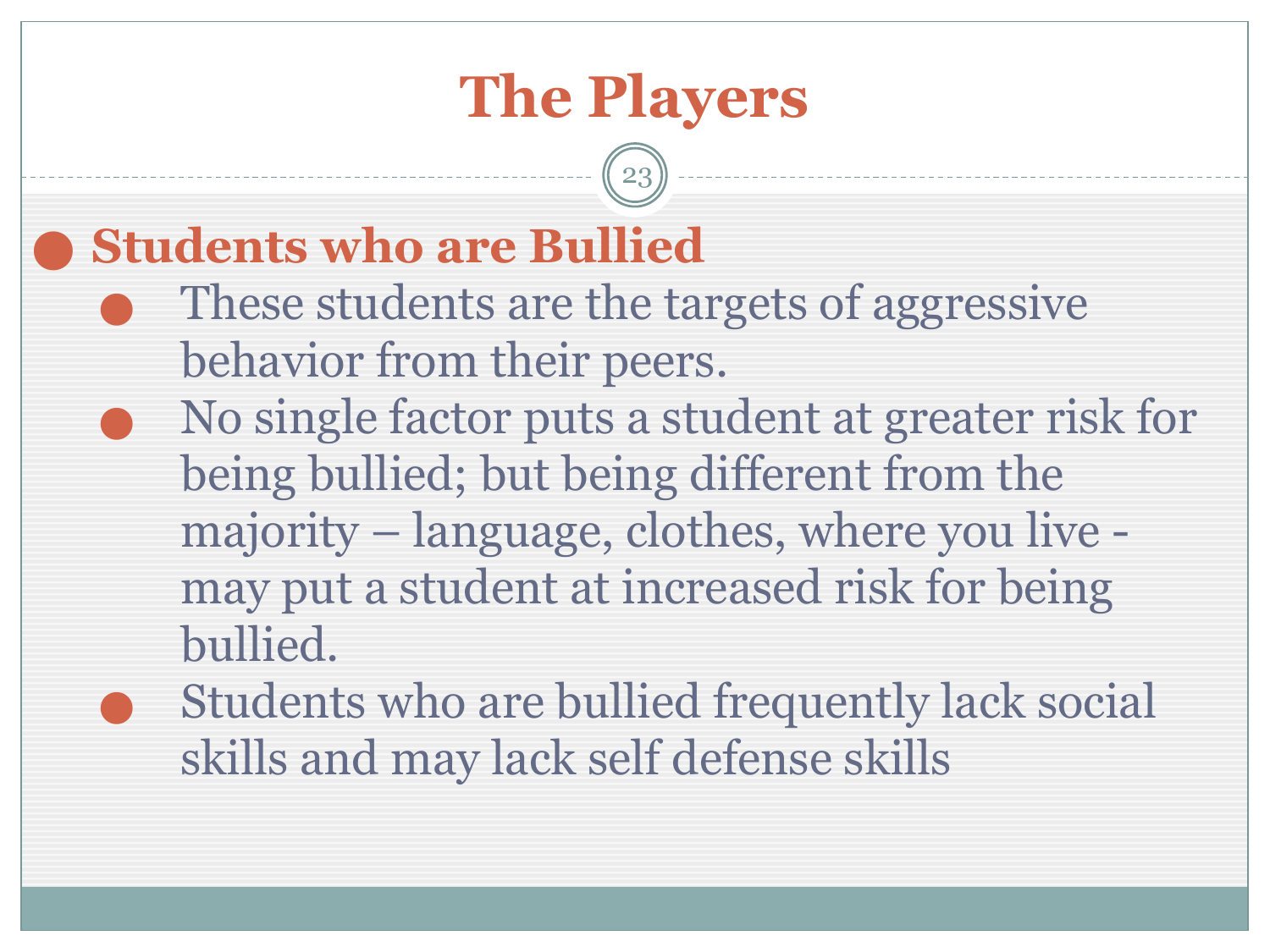24

#### ⬤ **Students who are bullied may have these characteristics:**

- Are perceived as different from their peers *(i.e.*) overweight, wear glasses, different clothing, new to school)
- ⬤ Are perceived to be weak and unable to defend themselves
- ⬤ Are depressed, anxious or have low self esteem
- ⬤ Are less popular than others and have few friends
- ⬤ Do not get along well with others
- ⬤ Are seen as annoying, provoking or antagonizing others for attention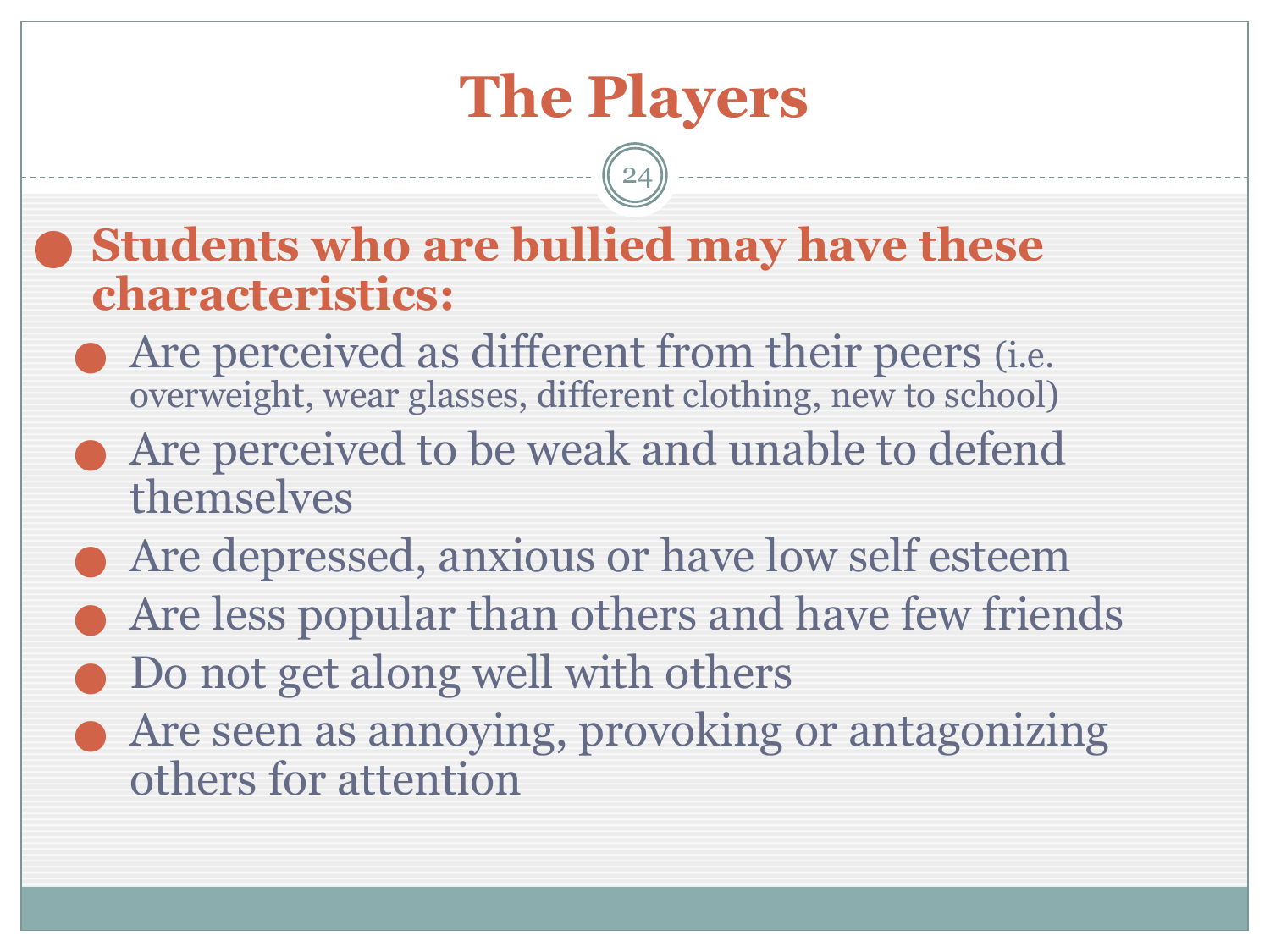25

#### ⬤ **Signs a student may be being bullied:**

- The student's behavior may change for no apparent reason
- ⬤ Unexplained injuries
- Lost or destroyed clothing, books, electronics, money
- ⬤ Frequent head or stomach aches, feeling sick
- ⬤ Changes in eating habits; may skip lunch
- ⬤ Declining grades and interest in school
- Sudden loss of friends; changes in social habits
	- Self destructive behaviors; feelings of helplessness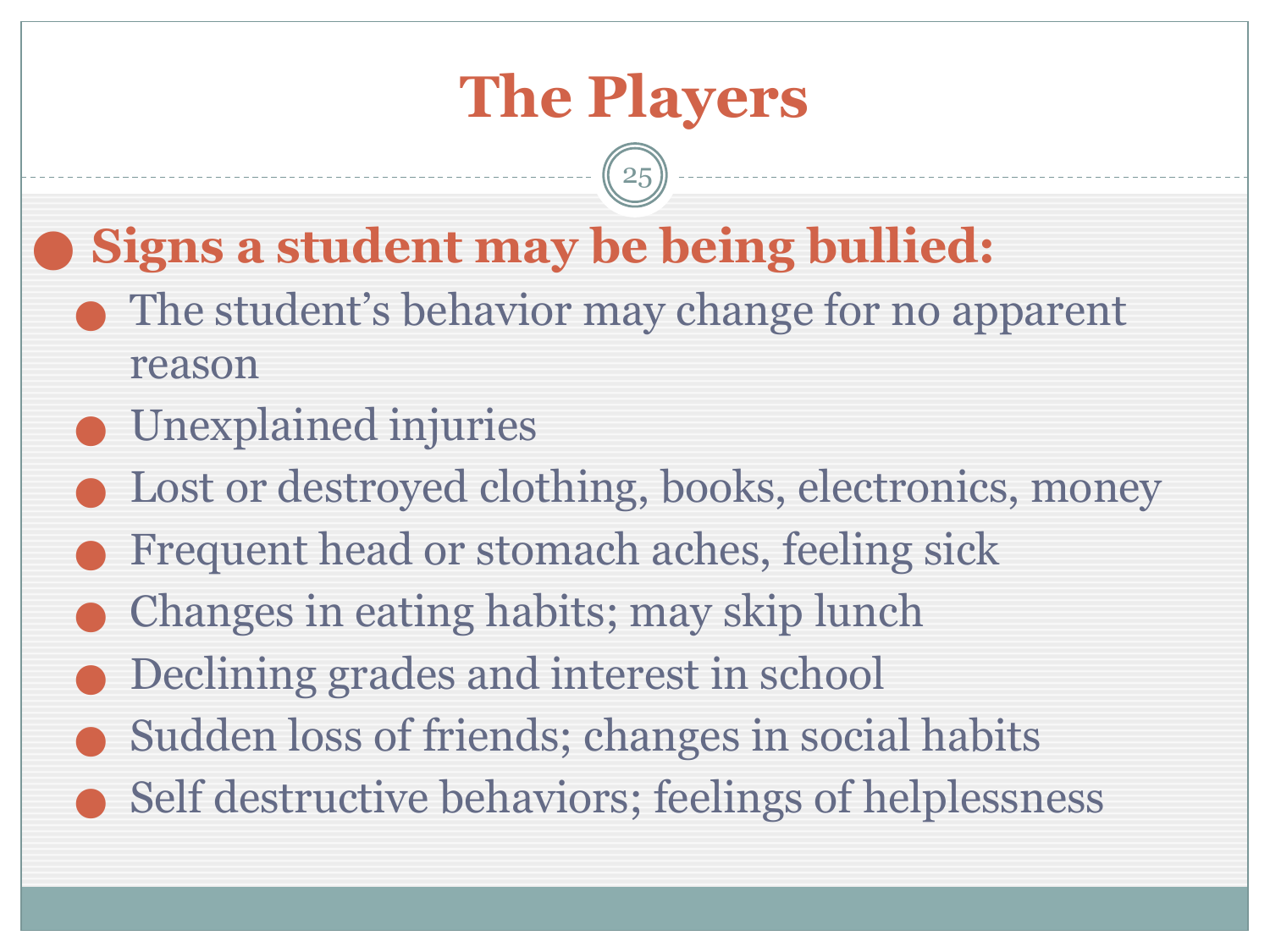26

#### ⬤ **Students who assist**

- ⬤ These students may not start the bullying or lead in the bullying behavior, but serve as an "assistant" to children who are bullying.
- These students may encourage the bullying behavior and occasionally join in.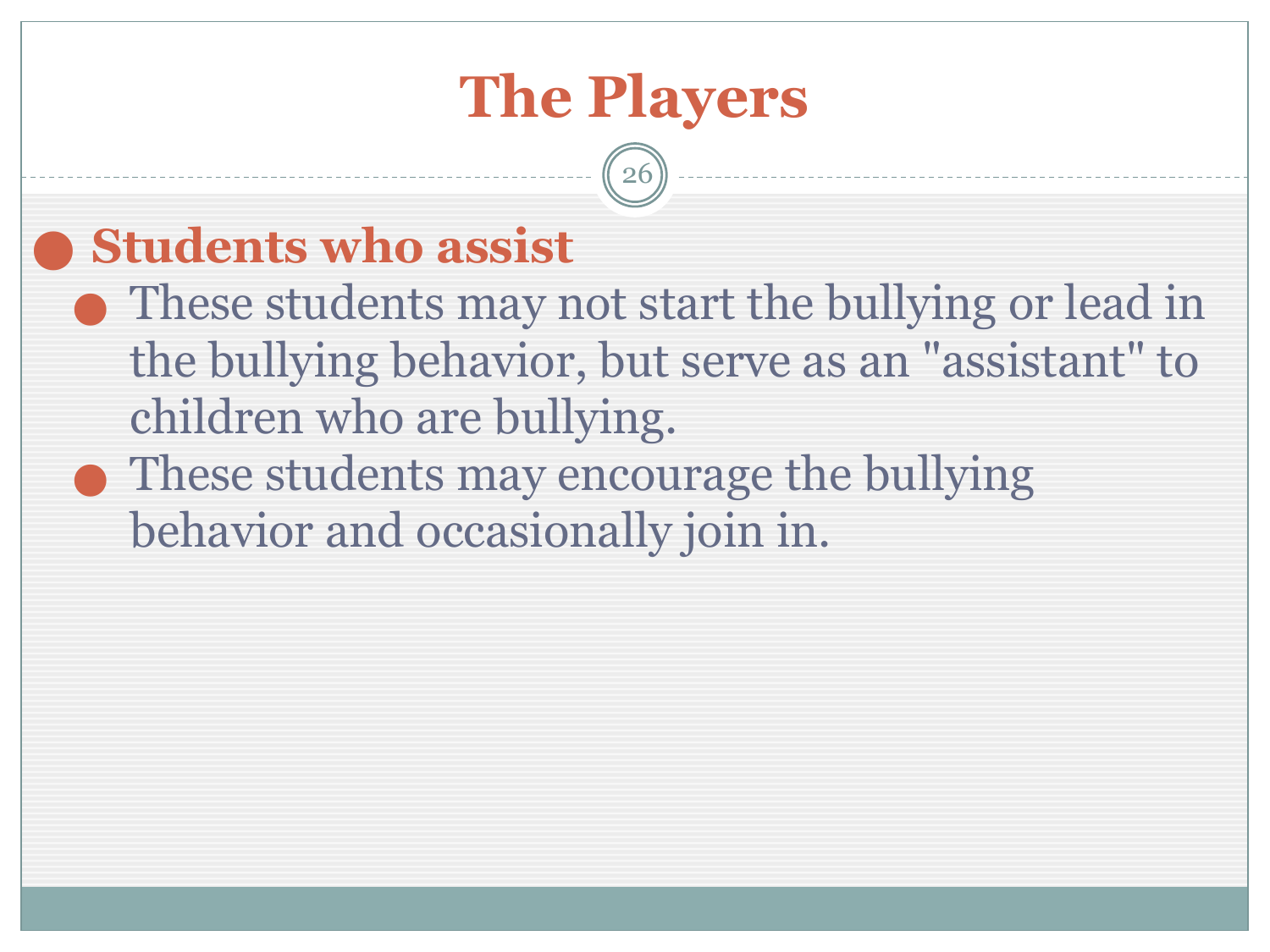$2<sup>r</sup>$ 

#### ⬤ **Students who reinforce**

- ⬤ These students are not directly involved in the bullying behavior but they give the incident an audience.
- ⬤ They will often laugh or provide encouragement to the students who are engaging in bullying. These actions may encourage the bullying to continue.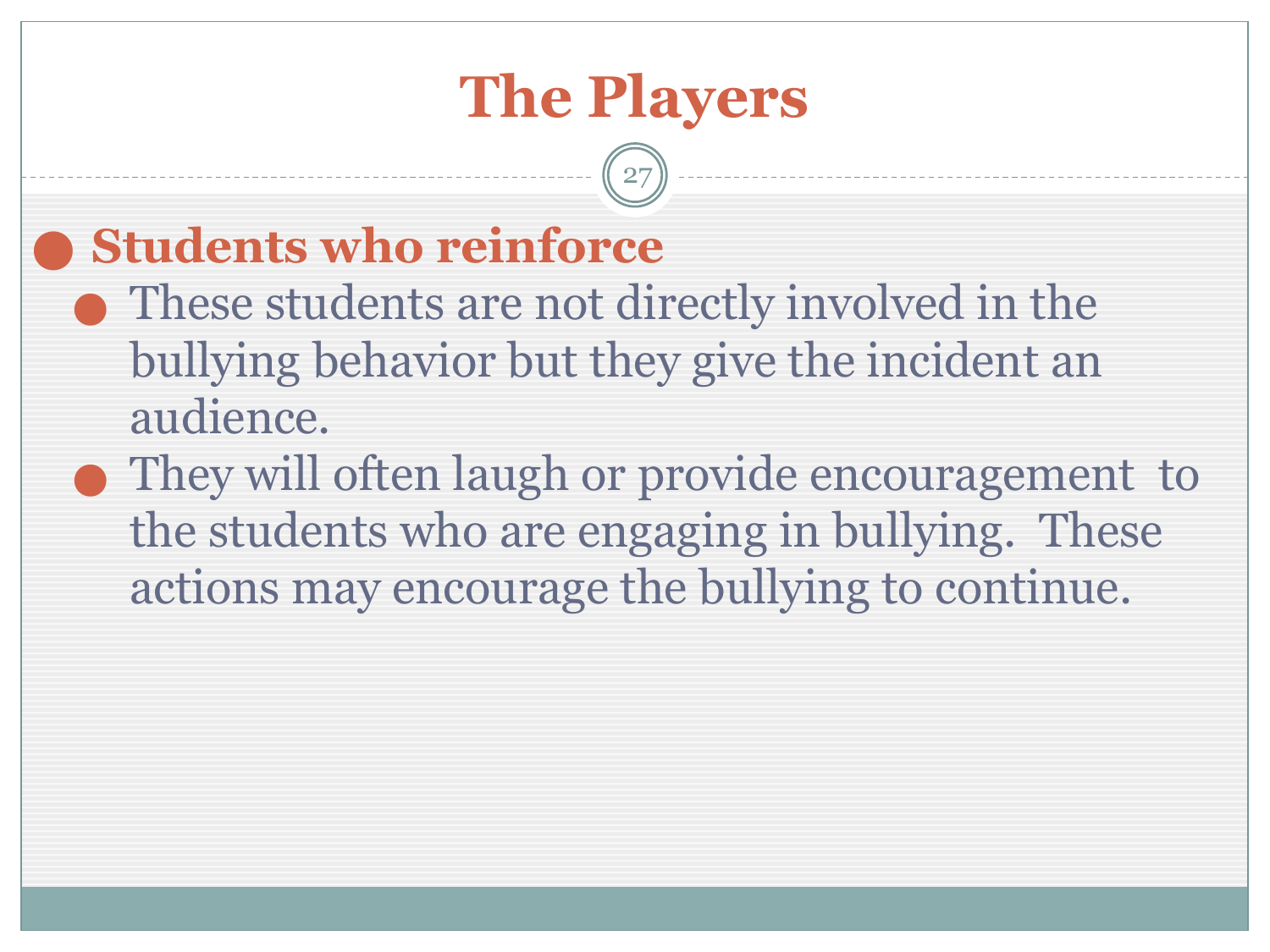28

#### ⬤ **Students who are outsiders**

- These students remain separate from the bullying situation.
- ⬤ They neither reinforce the bullying behavior nor defend the child being bullied.
- ⬤ Some may watch what is going on but do not provide feedback about the situation to show they are on anyone's side.
- ⬤ Even so, providing an audience may encourage the bullying behavior.
	- These students often want to help, but don't know how.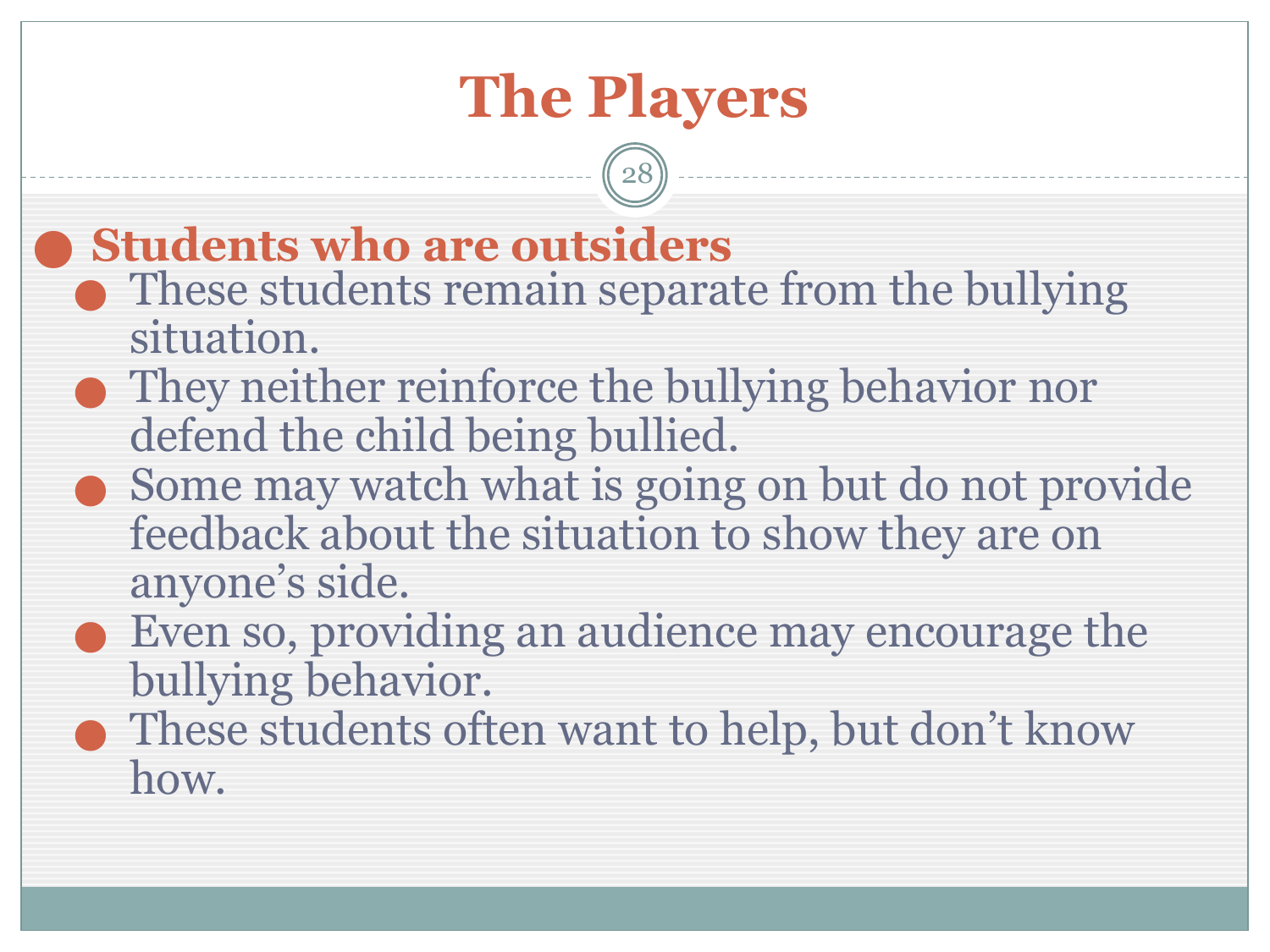29

#### ⬤ **Students who are defenders**

- ⬤ These students actively comfort the student being bullied and may come to the student's defense when bullying occurs.
- ⬤ The support is often short lived.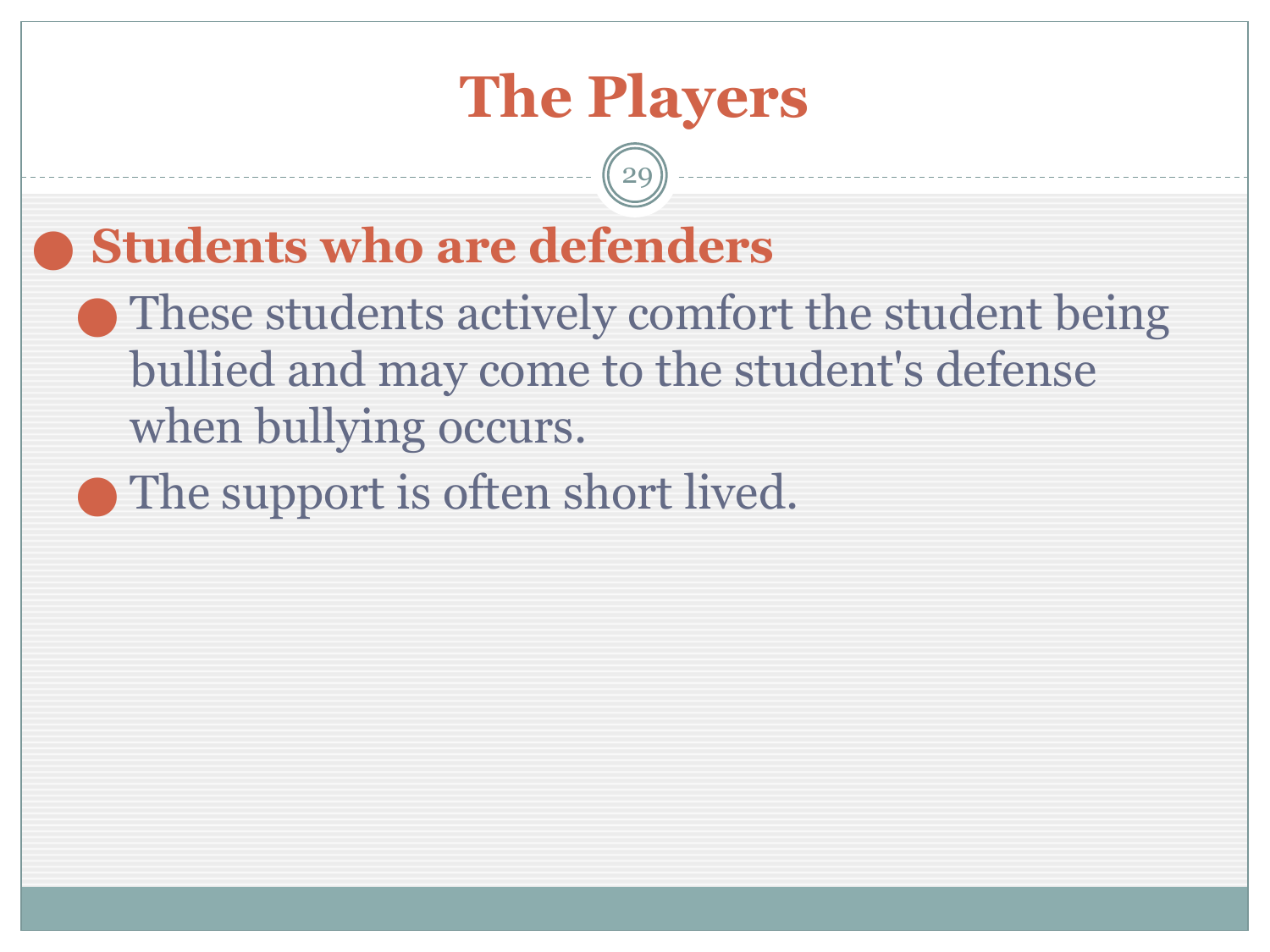## **Facts about Bullying**

30

- Labeling students as "bullies" or "victims" may have unintended consequences. It may:
	- ⬤ Send the message that the student's behavior cannot change.
	- ⬤ Fail to recognize the multiple roles students might play in different bullying situations.
	- ⬤ Disregard other factors contributing to the behavior such as peer influence or school climate.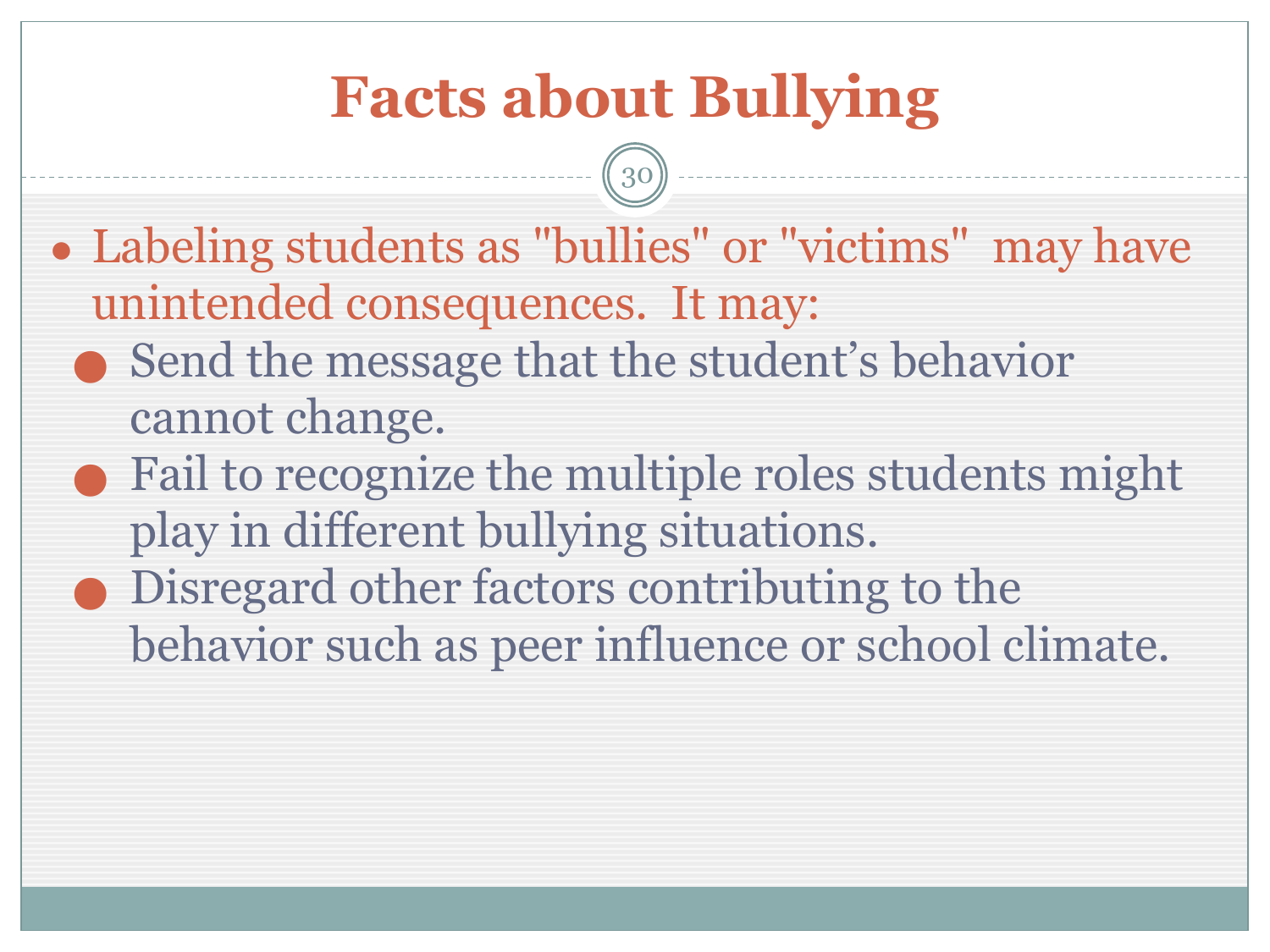#### **Facts about Bullying A more desirable way of referring to students :** Instead of calling a student a "bully," refer to them as *"the child who bullied"* Instead of calling a student a "victim," refer to them as *"the child who was bullied"* Instead of calling a student a "bully/victim," refer to them as *"the child who was both bullied and bullied others."* 31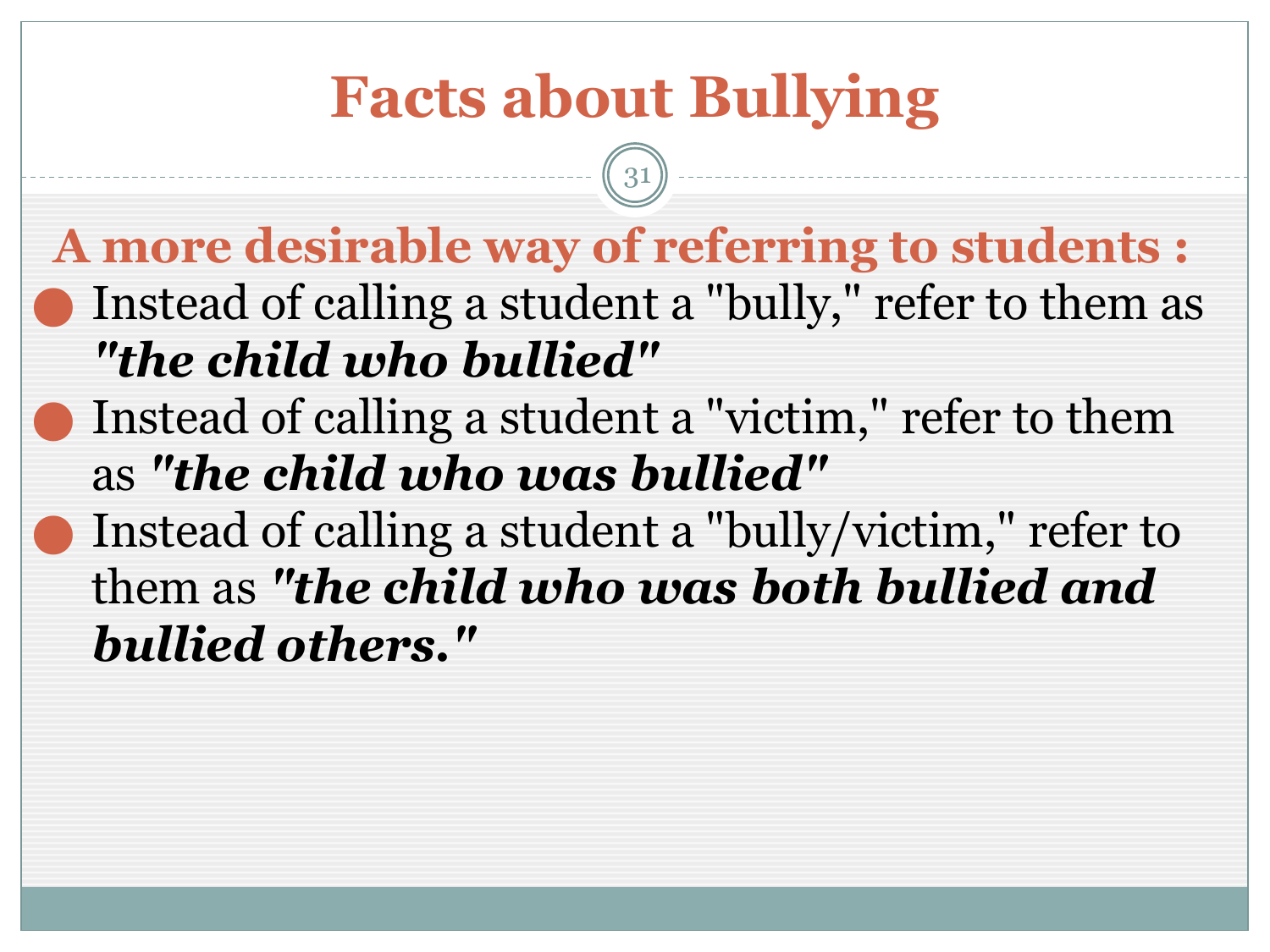

# Prevention "What Can Our School Do?"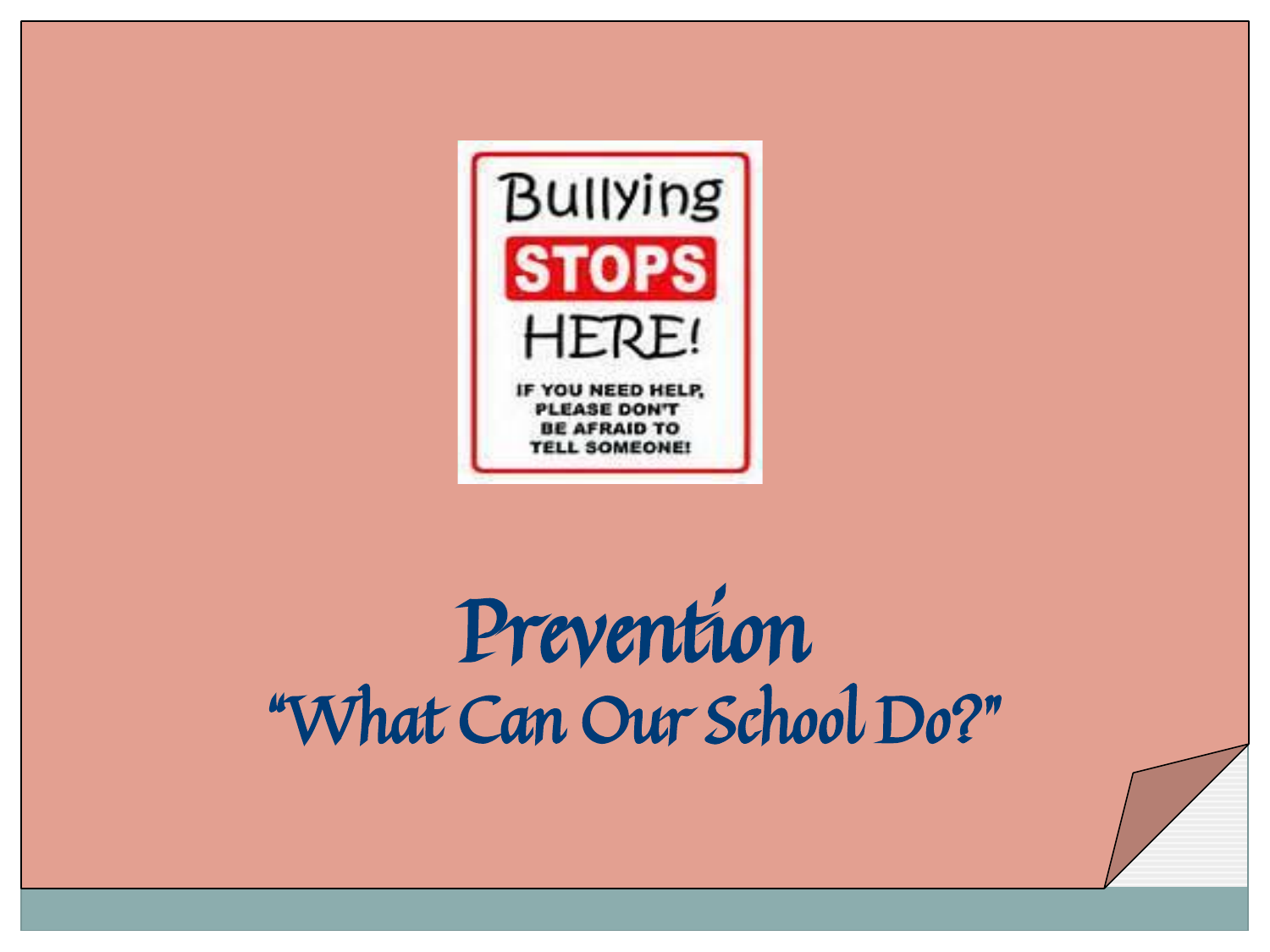#### **Prevention**

The Oklahoma School Safety and Bullying Prevention Act Requires:

33

Schools must annually publicized their bullying policy and reporting procedures through written notice to:

- Parents and guardians
- ⬤ Staff
- ⬤ Volunteers and
- ⬤ Students

⬤ Age appropriate language is required for students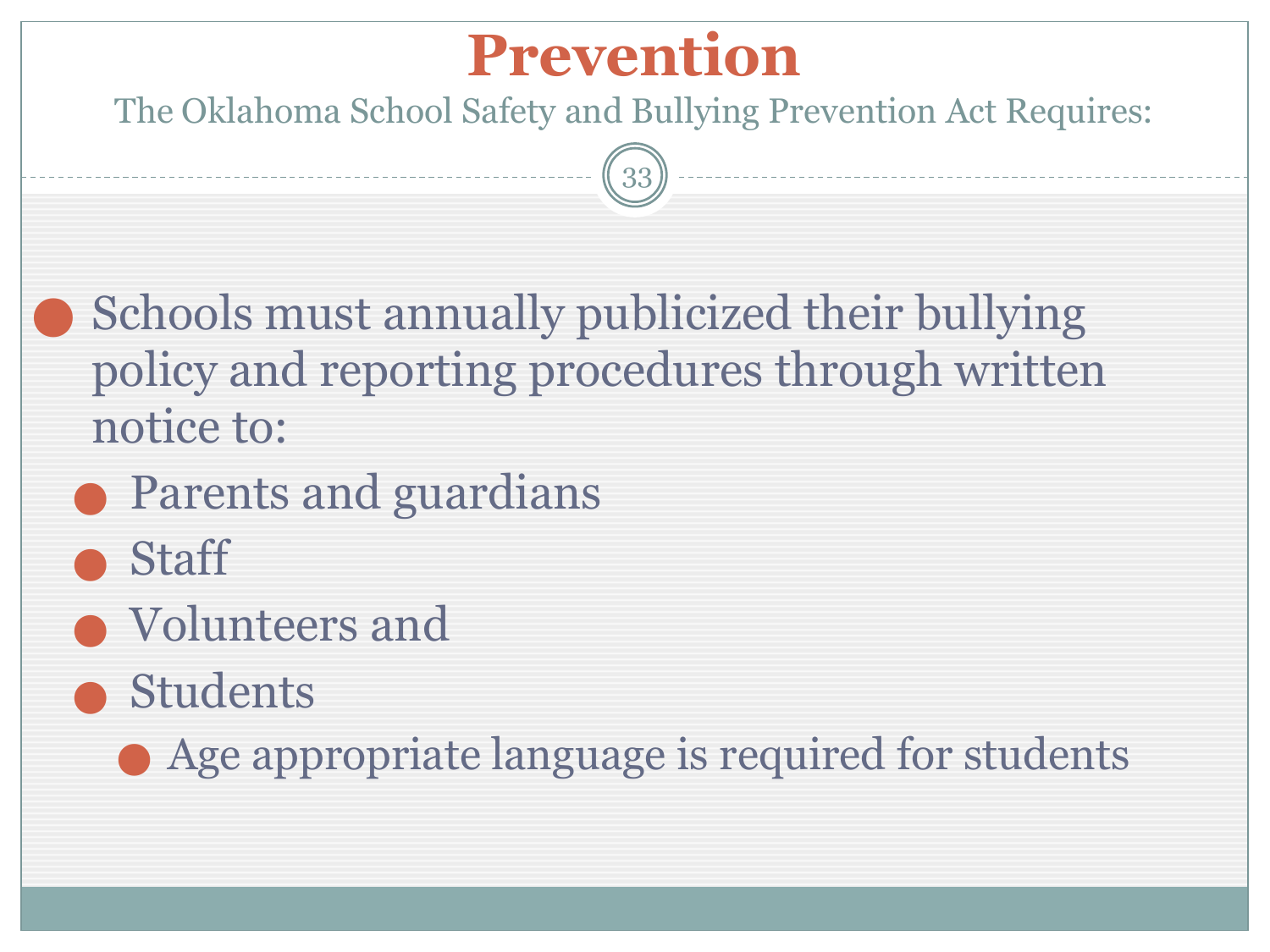#### **Prevention**

The Oklahoma School Safety and Bullying Prevention Act Requires:

34

⬤ Each school site to establish and maintain a *Safe School Committee.* 

⬤ The site *Safe School Committee* should meet *monthly* and is charged with creating activities to be implemented by the school as a whole, by teachers and students in classrooms, and by individual students and adults who participate in the school.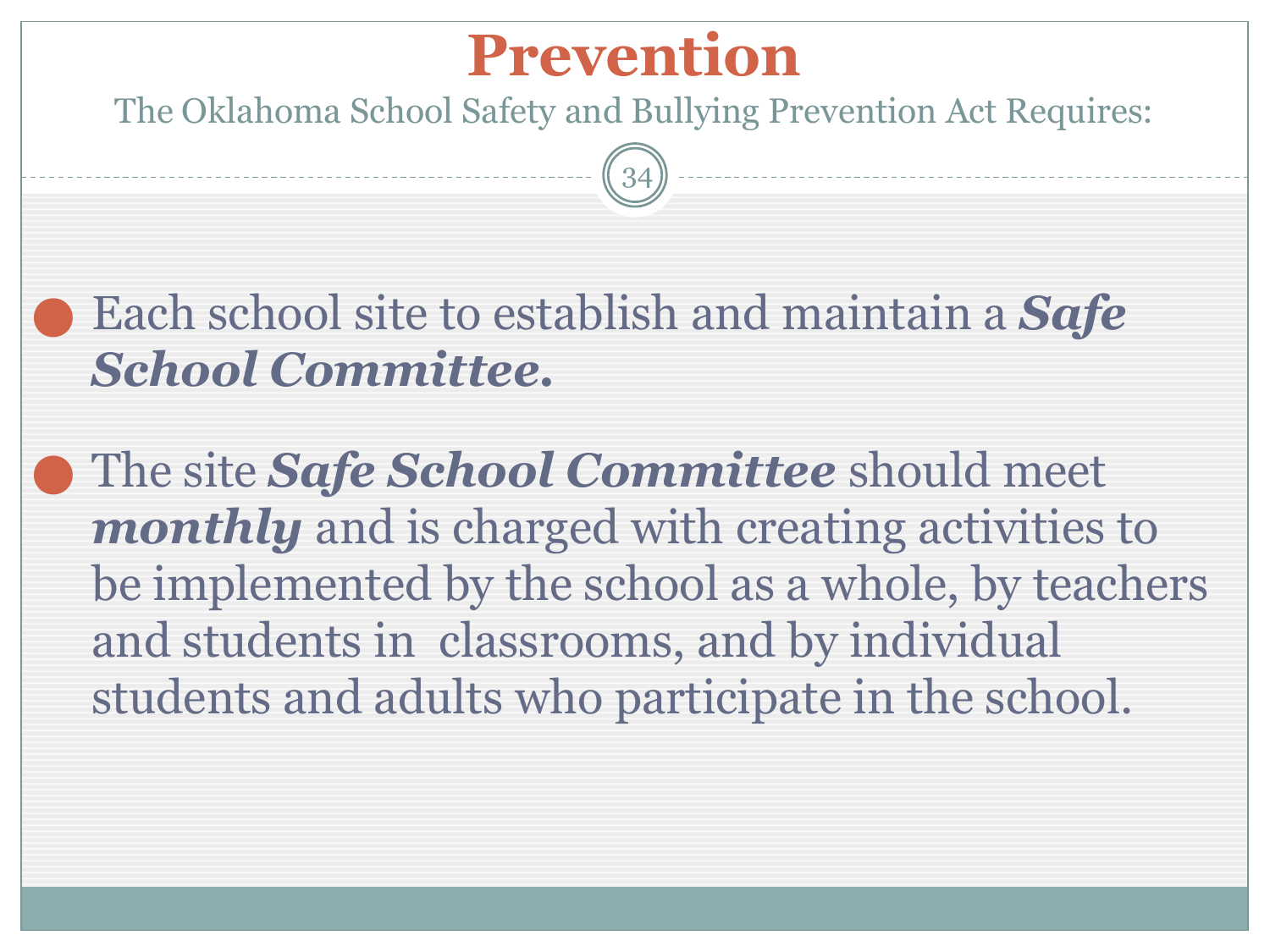#### **Prevention**

The Oklahoma School Safety and Bullying Prevention Act Requires:

35

⬤ The site *Safe School Committee* shall be composed of at least seven (7) members and may include:

- ⬤ Administrators and principals (including the person designated to investigate reports of bullying)
- School staff (teachers and classified staff)
- **Students**
- **Parents**
- School volunteers,
- ⬤ Community representatives and
- ⬤ Representatives from local law enforcement agencies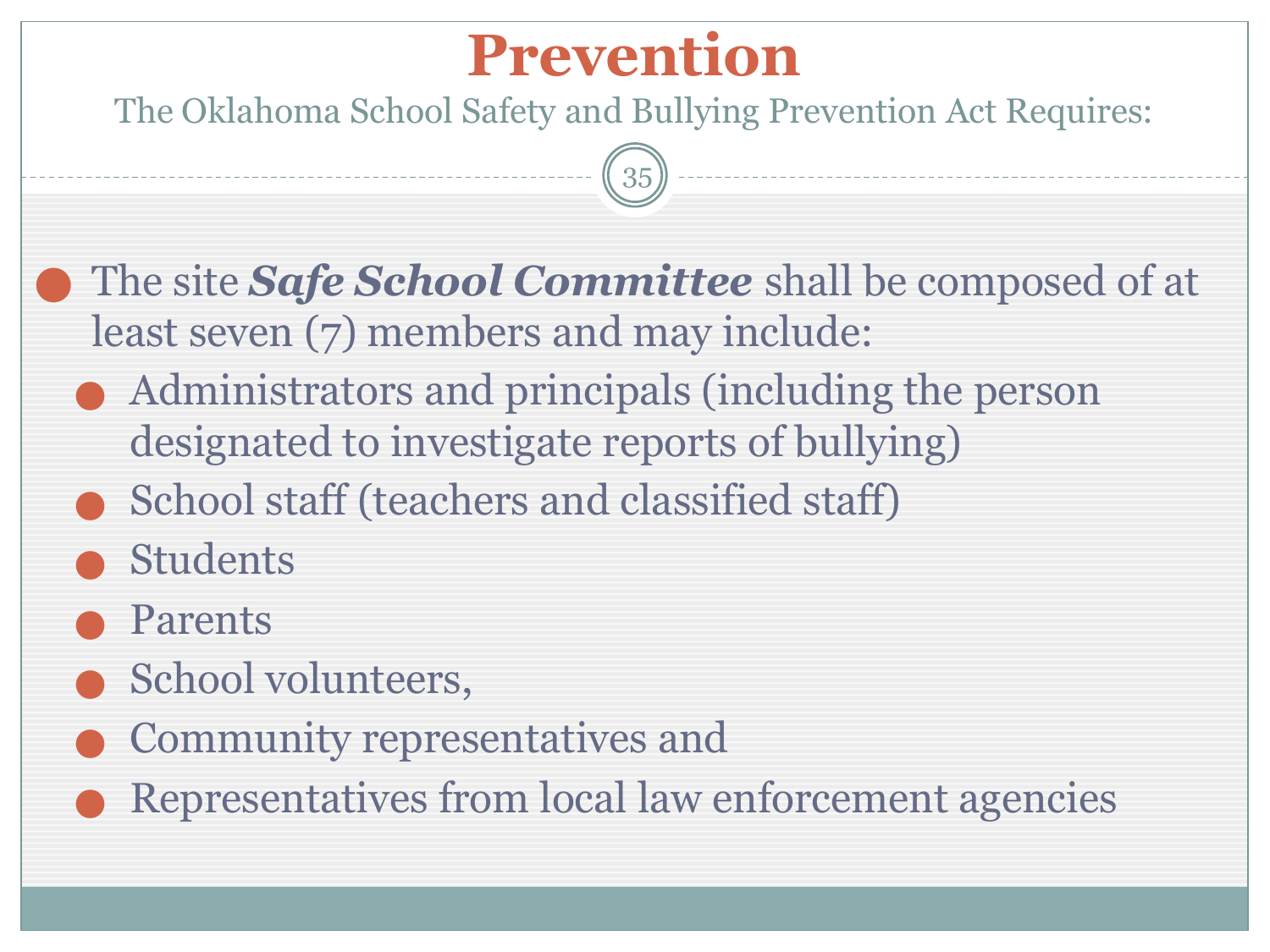#### **Suggested Bullying Prevention Activities**

36

- ⬤ Create a positive school climate to reduce the likelihood of bullying occurring while at school or during school sanctioned activities.
- ⬤ Conduct a safe school survey to determine if students and adults feel safe or bullied while at school. Use data to make changes if needed.
- Plan for all teachers to be in halls during passing time and to monitor "high traffic" student areas.
- ⬤ Increase adult supervision in known "hot spots" for bullying, violence and antisocial behaviors.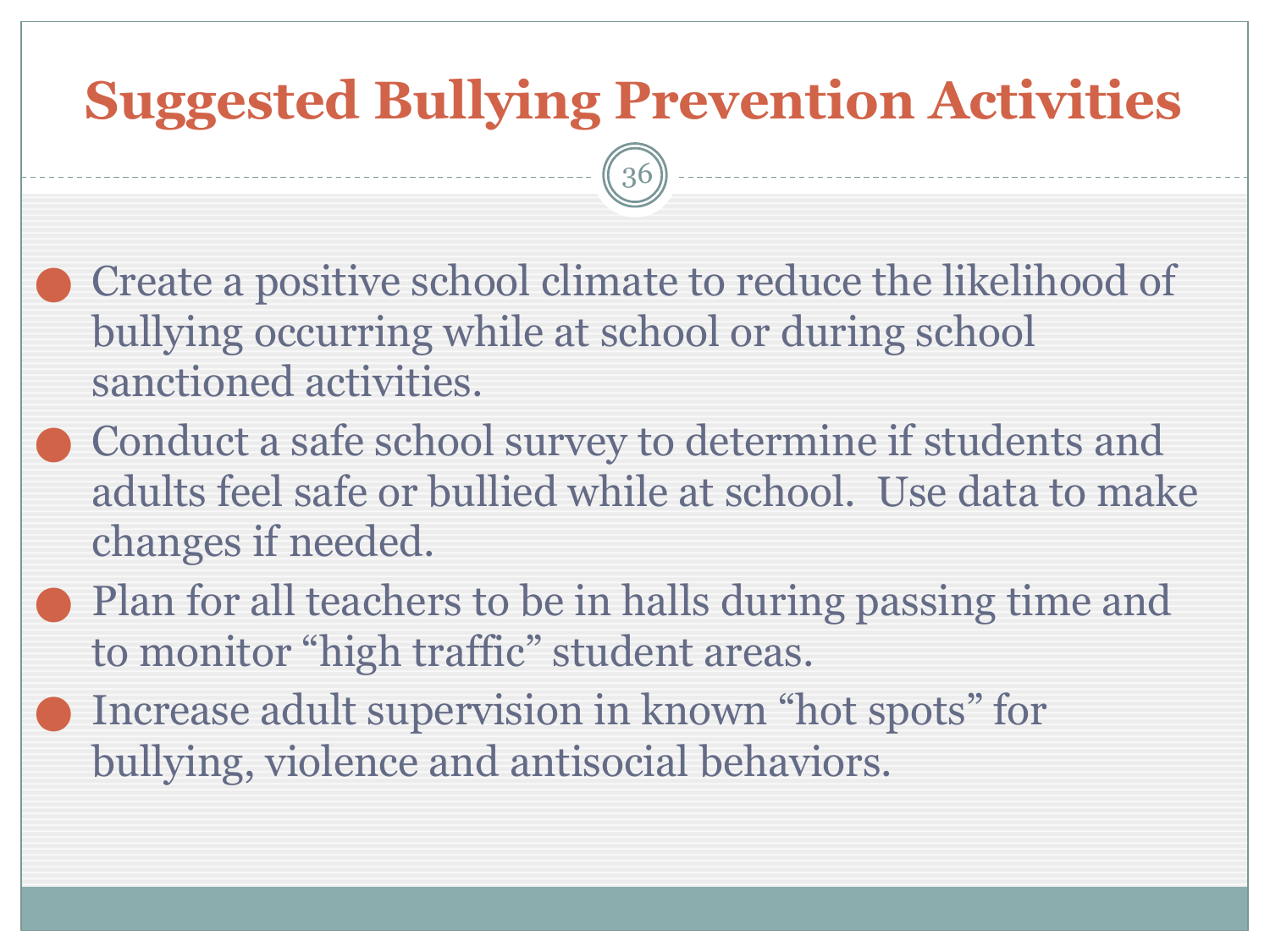#### **Suggested Bullying Prevention Activities**

37

- ⬤ Schedule class meetings where it is "safe" to talk about behavior and feelings.
- Deliver direct instruction in what is and is not bullying.
- ⬤ Invite guest speakers who help to create an awareness of bullying.
- ⬤ Provide a "safe place" for students who have been bullied.
- ⬤ Provide instruction for students who need help in making friends.
	- Inform parents of your bully-free policy and procedures for reporting suspected bullying activities.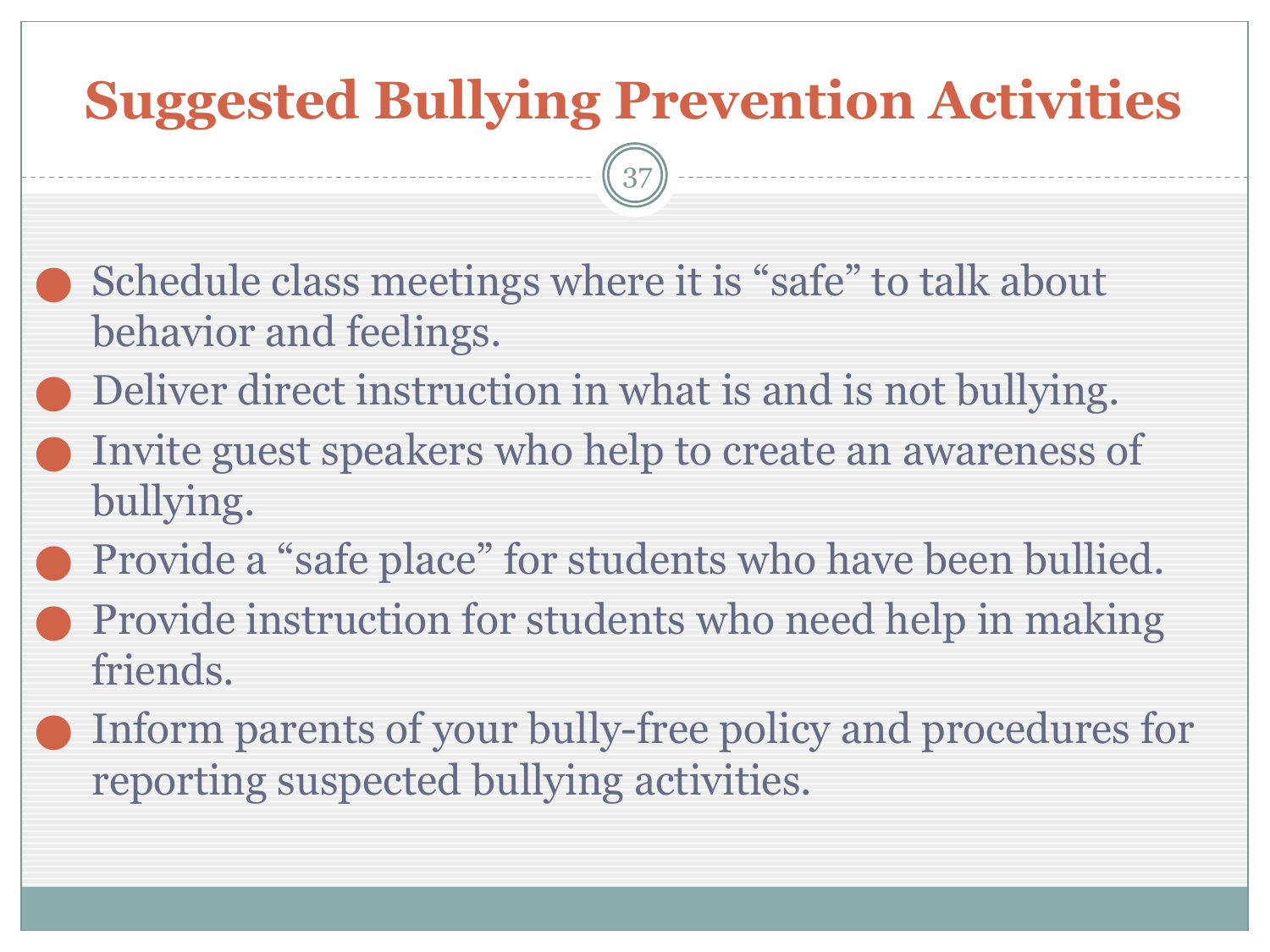

# Responding "What Can I Do?"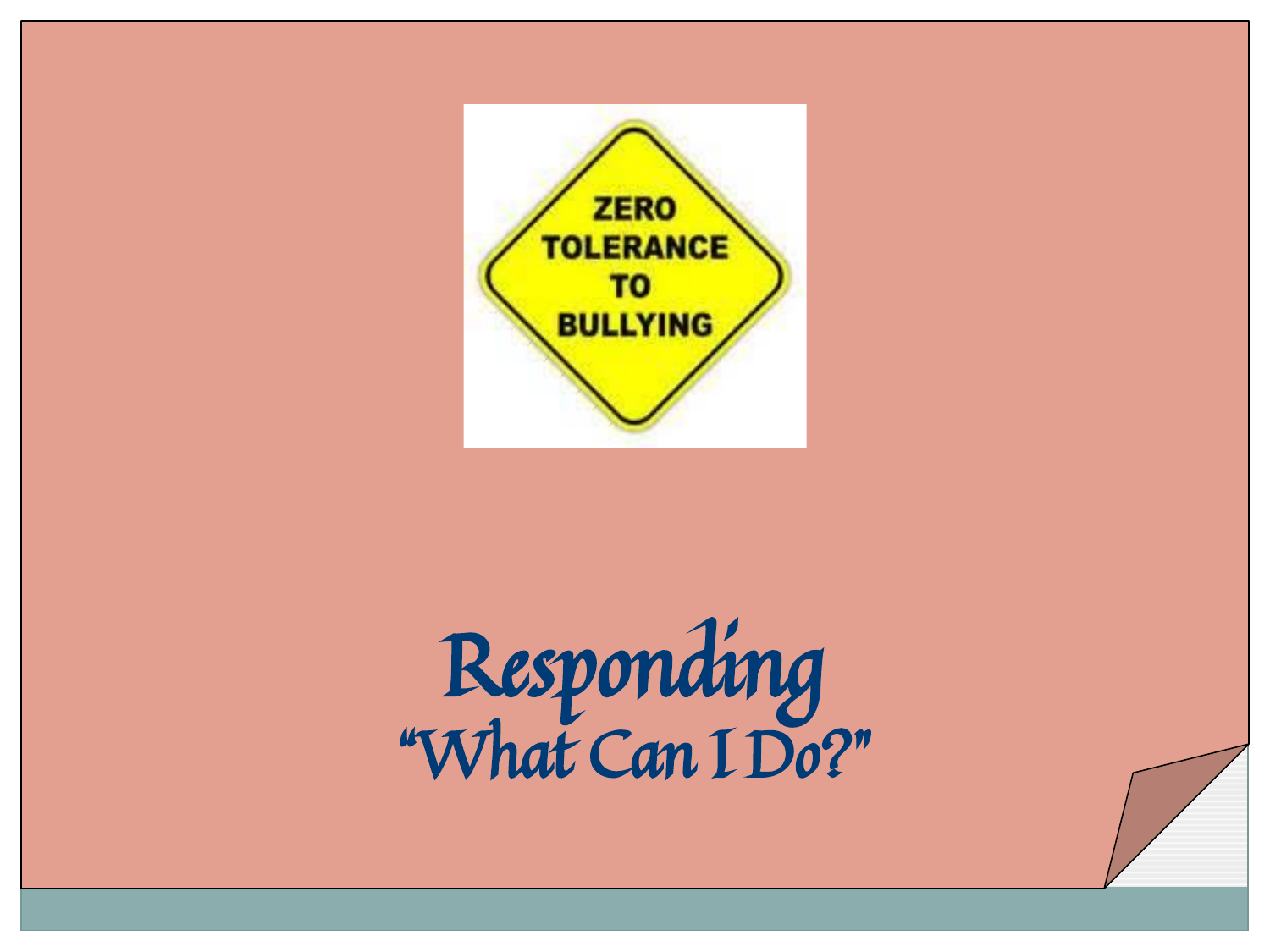39

- **If possible bullying behavior is witnessed:**
- **Intervene Immediately.** It is ok to get another adult to help.
- ⬤ **Separate the students involved.**
- ⬤ **Make sure everyone is safe.**
- **Stay calm.** Reassure the students involved, including by-standers. ⬤ **Use appropriate language to express inappropriate behavior and refer to student conduct rules**: "It is inappropriate to push people at school"; "pushing is against school rules."
	- ⬤ **Re-direct the attention of all by-standers.**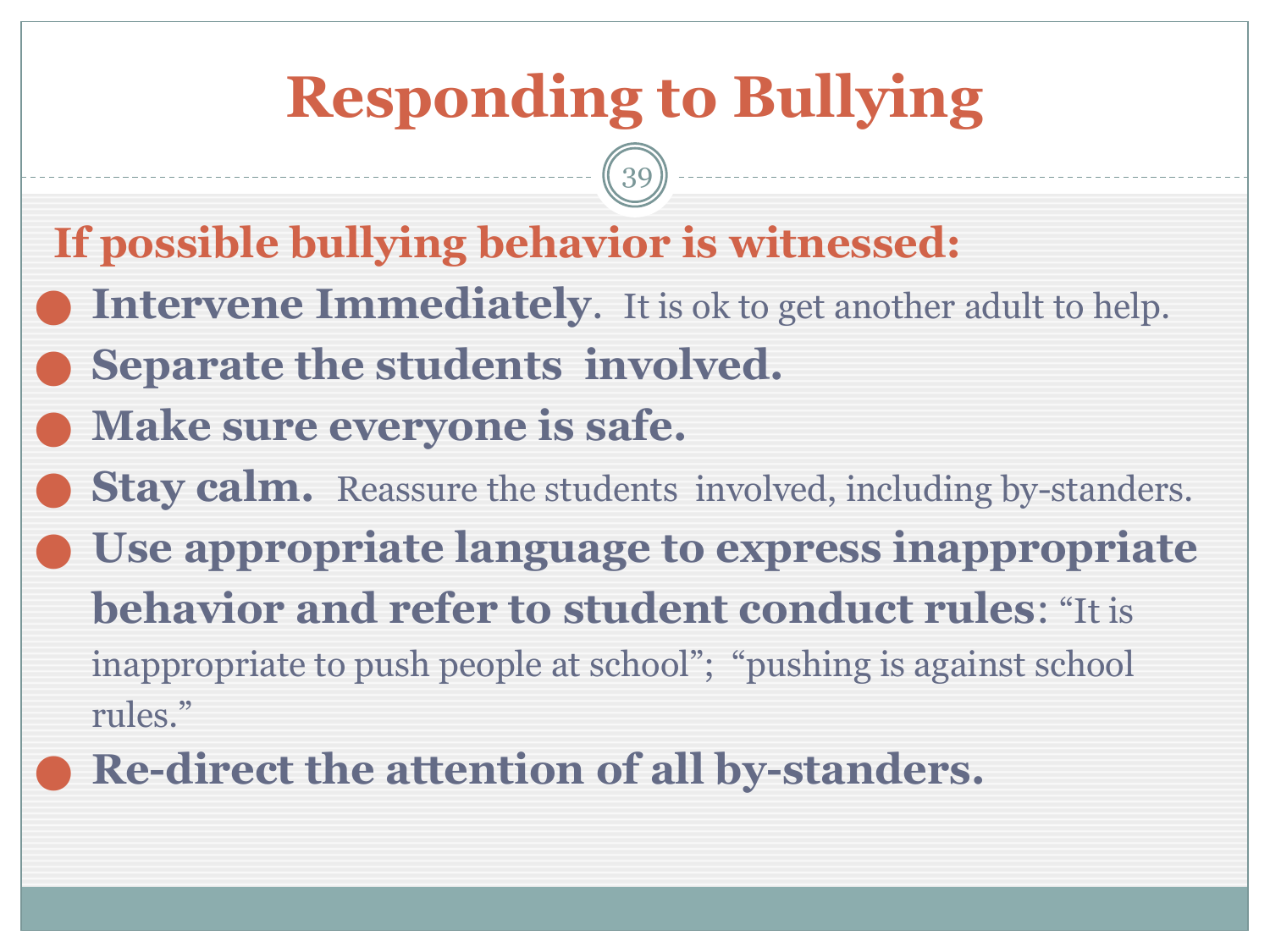40

#### **If possible bullying behavior is witnessed: (continued)**

- ⬤ Provide **a safe place** for the student suspected of being bullied and the student suspected of being a bully .
- ⬤ **Separately discuss the details** of the incident with the student suspected of being bullied and the student suspected of being a bully.

#### Get the facts. Listen without blaming.

- **Don't refer to the incident as "bullying"** while you are trying to understand what happened.
- ⬤ **Don't ask students to apologize** or patch up relations on the spot.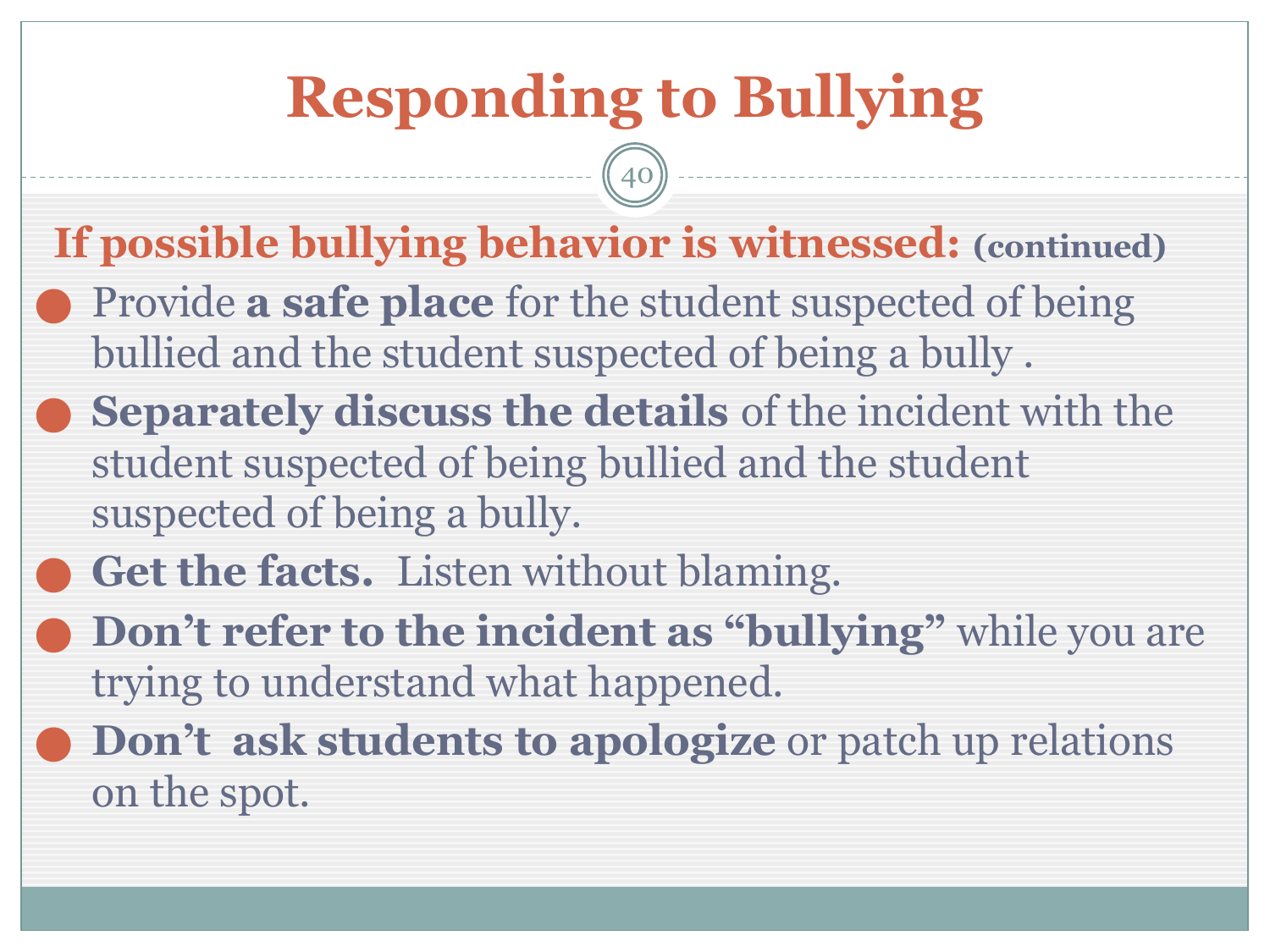41

- **If possible avoid these common mistakes:**
- ⬤ **Don't ignore an incident that may be bullying.**
- ⬤ **Don't immediately try to sort out the facts.**
- ⬤ **Don't force students to say publicly what they saw or heard.**
- ⬤ **Don't question the students involved in front of other students.**
- ⬤ **Don't immediately question or ask witnesses to answer questions about the situation.**
- ⬤ **Don't utilize a student mediator to investigate allegations of bullying.**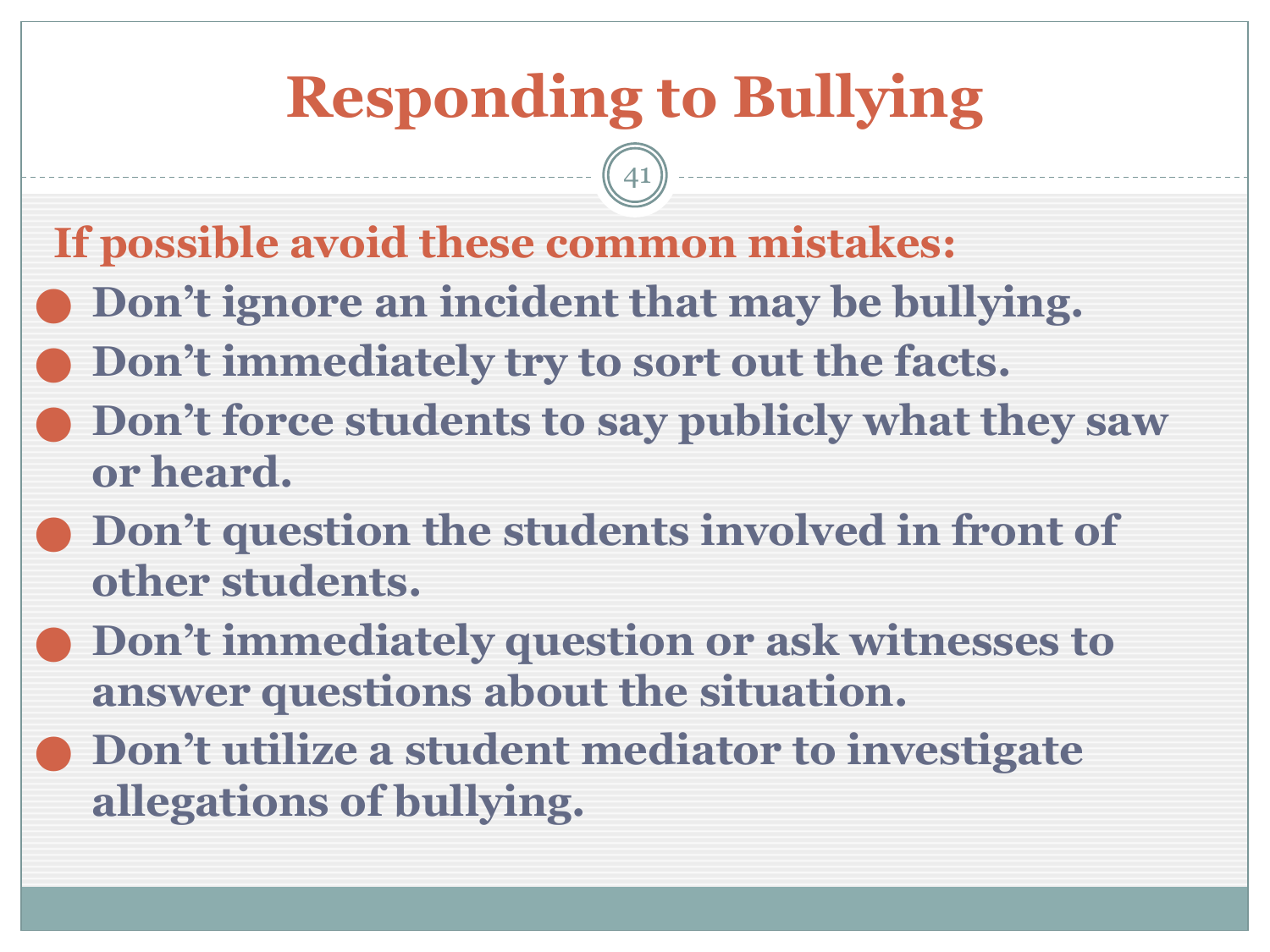42

**If possible bullying behavior is witnessed: (continued)**

- ⬤ **Immediately after the incident record your observations:**
- ⬤ **Type of Incident**
- ⬤ **Names of Individuals involved**
- ⬤ **Date**
- ⬤ **Time Location**
- ⬤ **Names of by-standers**
- ⬤ **Actions taken**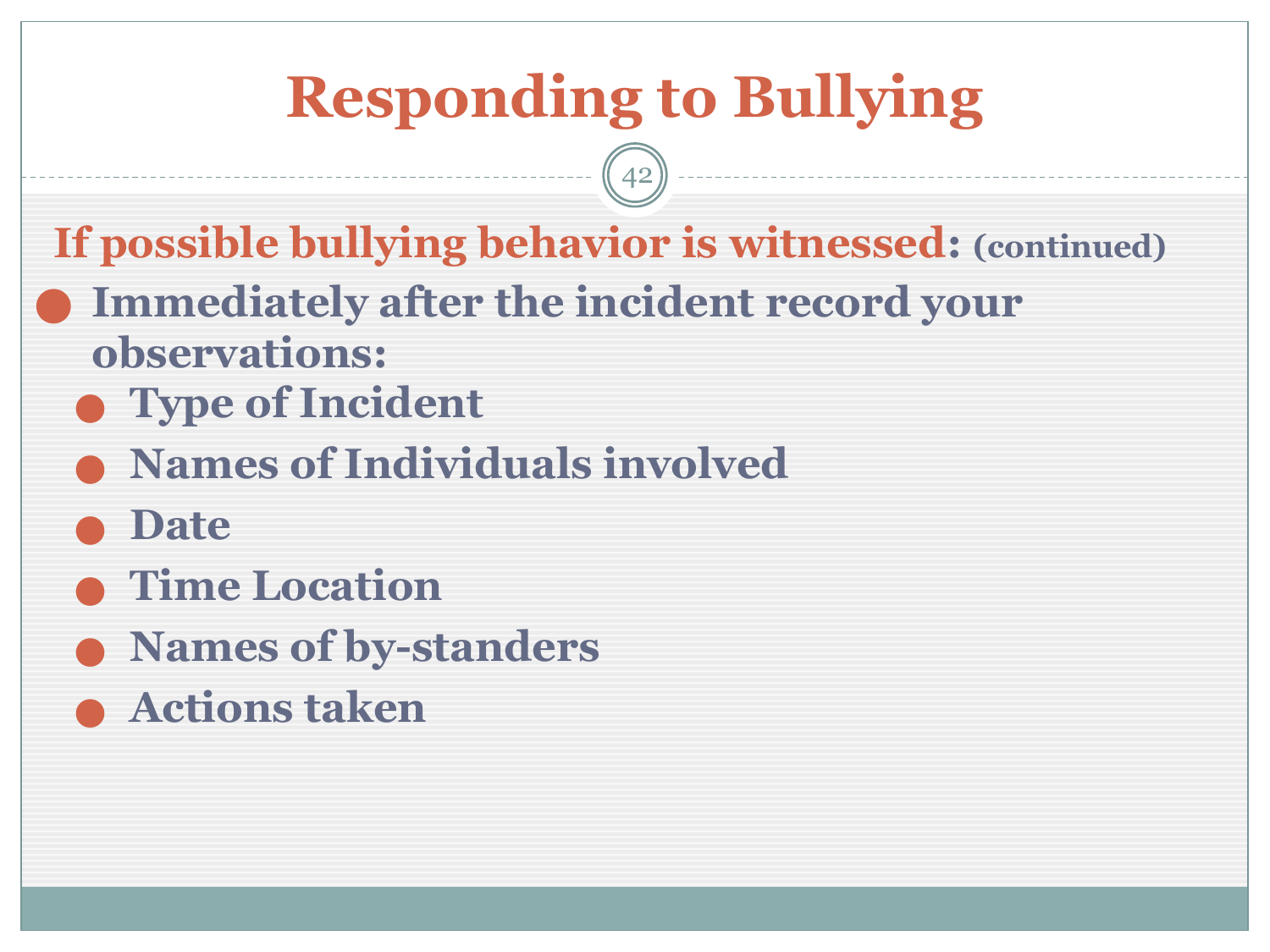## **Determine if the Incident Is Bullying**

43

**If possible bullying behavior is witnessed: (continued)**

- ⬤ **Determine if the incident was bullying or another behavior, consider the following questions:**
	- ⬤ **What is the history between the students? Have there been conflicts in the past?**
		-
	- ⬤ **Is there an imbalance of power?**
	- ⬤ **Has similar behavior happened before?**
	- ⬤ **Is a student worried that the incident will happen again?**
	- ⬤ **Are any of the students involved in a dating relationship? Or in a Gang?**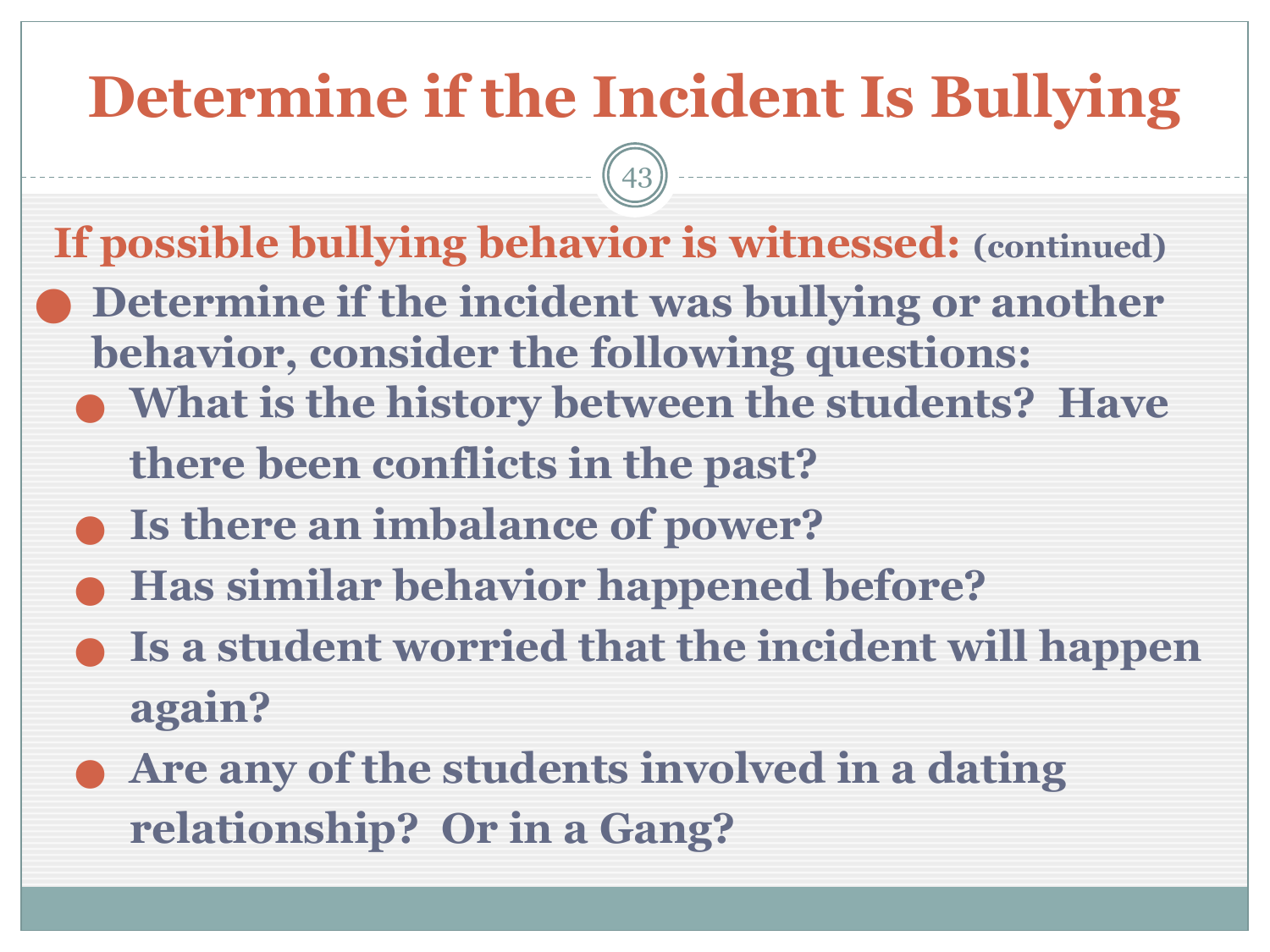#### **Responding to Bullying If possible bullying behavior is witnessed: (continued)**  ⬤ **Complete a Bullying Incident Report and give to your principal or supervisor.** ⬤ **File your notes for future reference.** ⬤ **Your responsibility is complete.** ⬤ **The incident will be formally investigated using the protocol established by the District Safe School Committee. You may be asked to provide the committee with additional information.** 44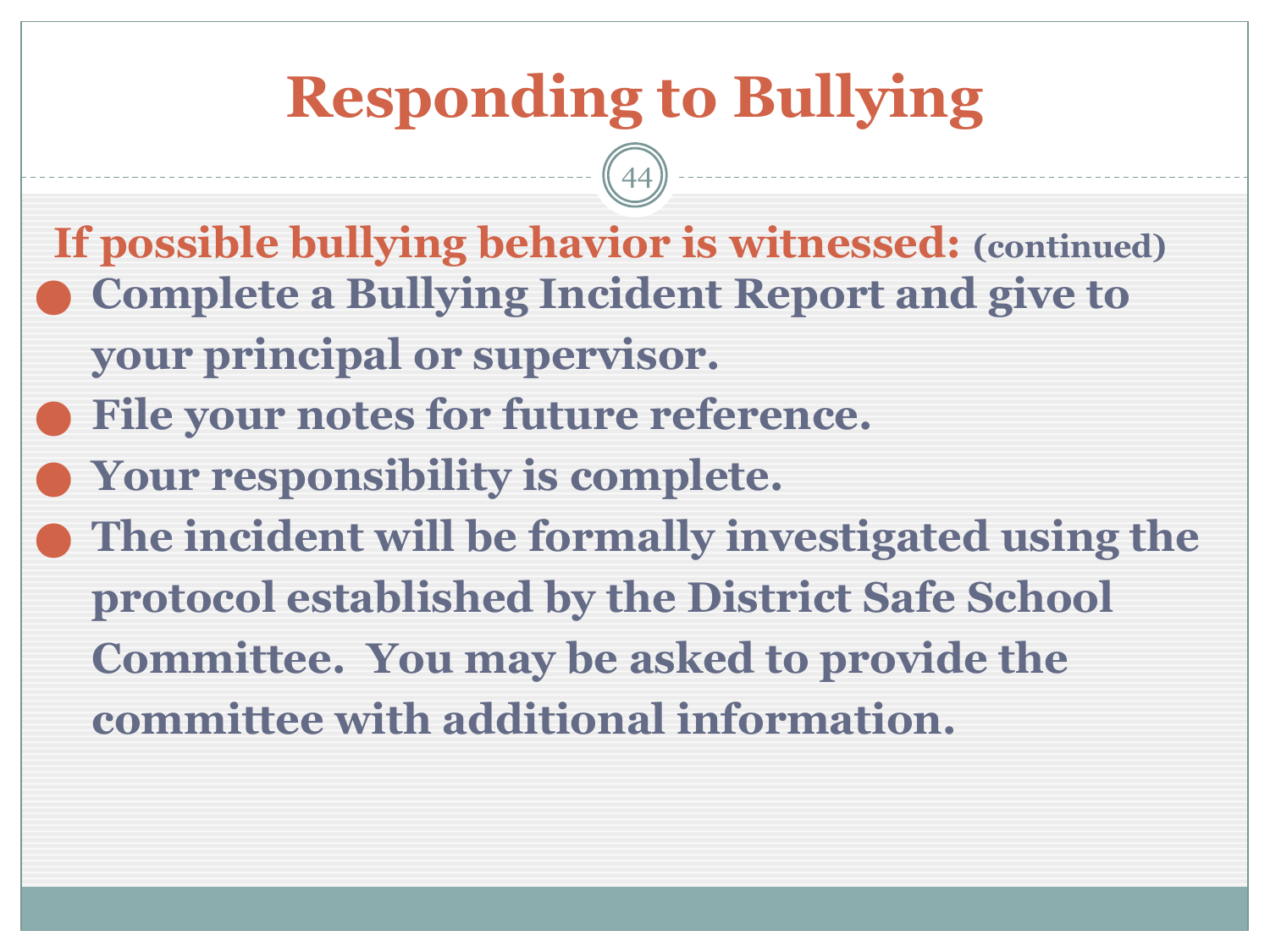

# Reporting "See Something…Say Something"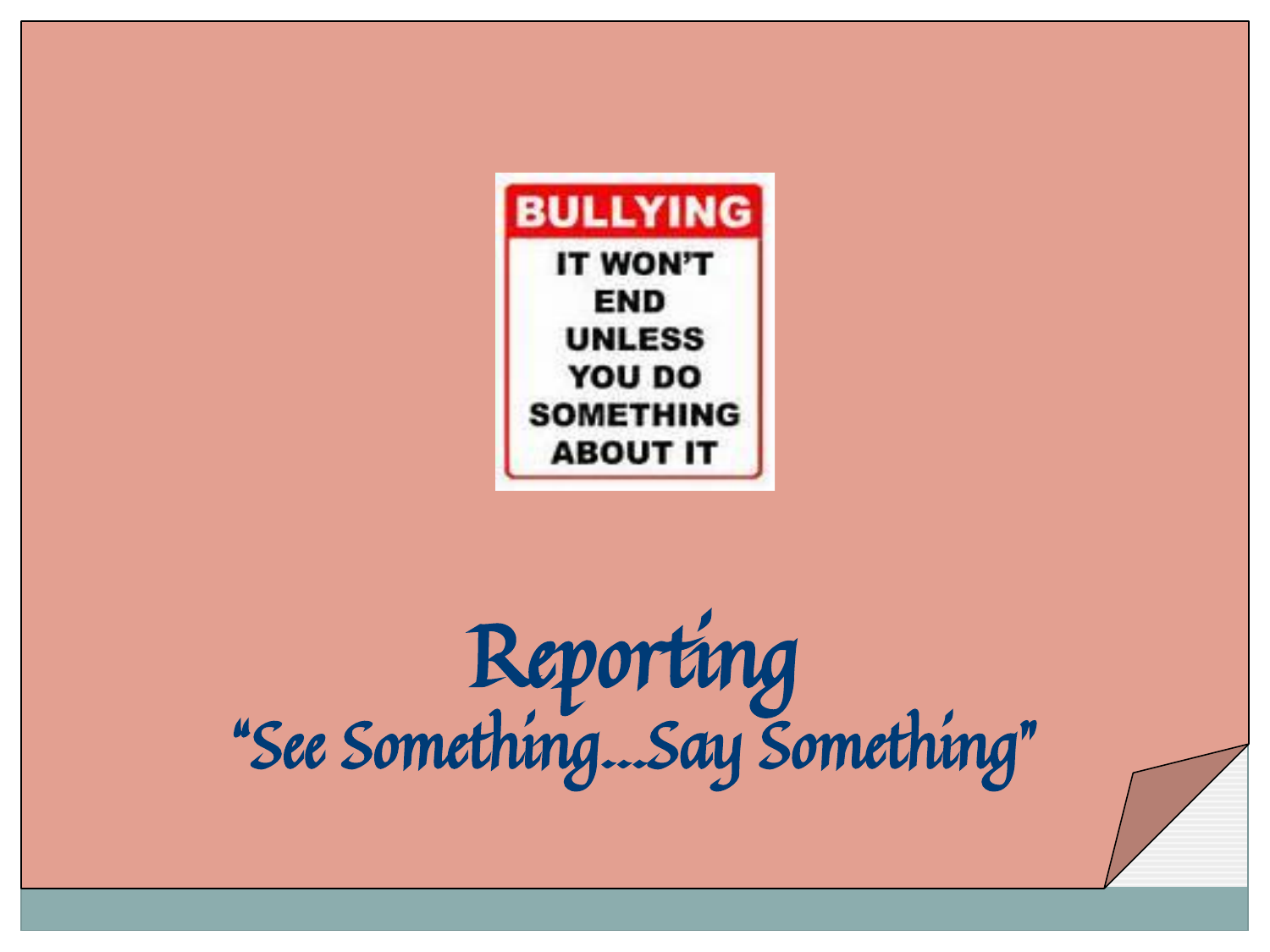The Oklahoma School Safety and Bullying Prevention Act Requires:

46

Each school site must post its anti-bullying policy and reporting procedures at various locations within the school site, including but not limited to:

- ⬤ School cafeteria
- ⬤ School bulletin board
- Principal's office
- **School's website**
- ⬤ Student and employee handbooks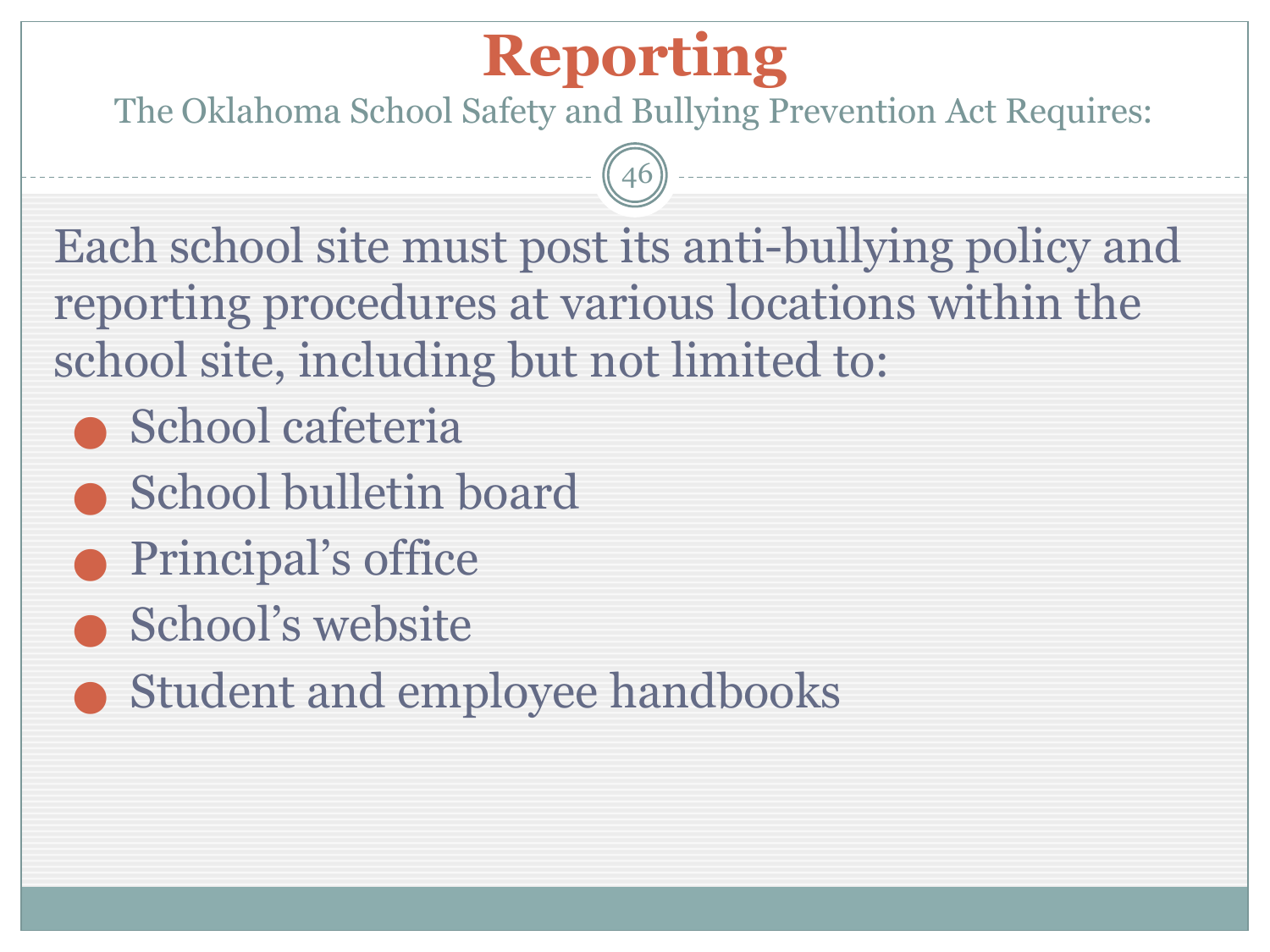The Oklahoma School Safety and Bullying Prevention Act Requires:

47

Any school employee who has reliable information that would lead a reasonable person to suspect that a person is a target of bullying shall immediately report this information to their school principal or supervisor.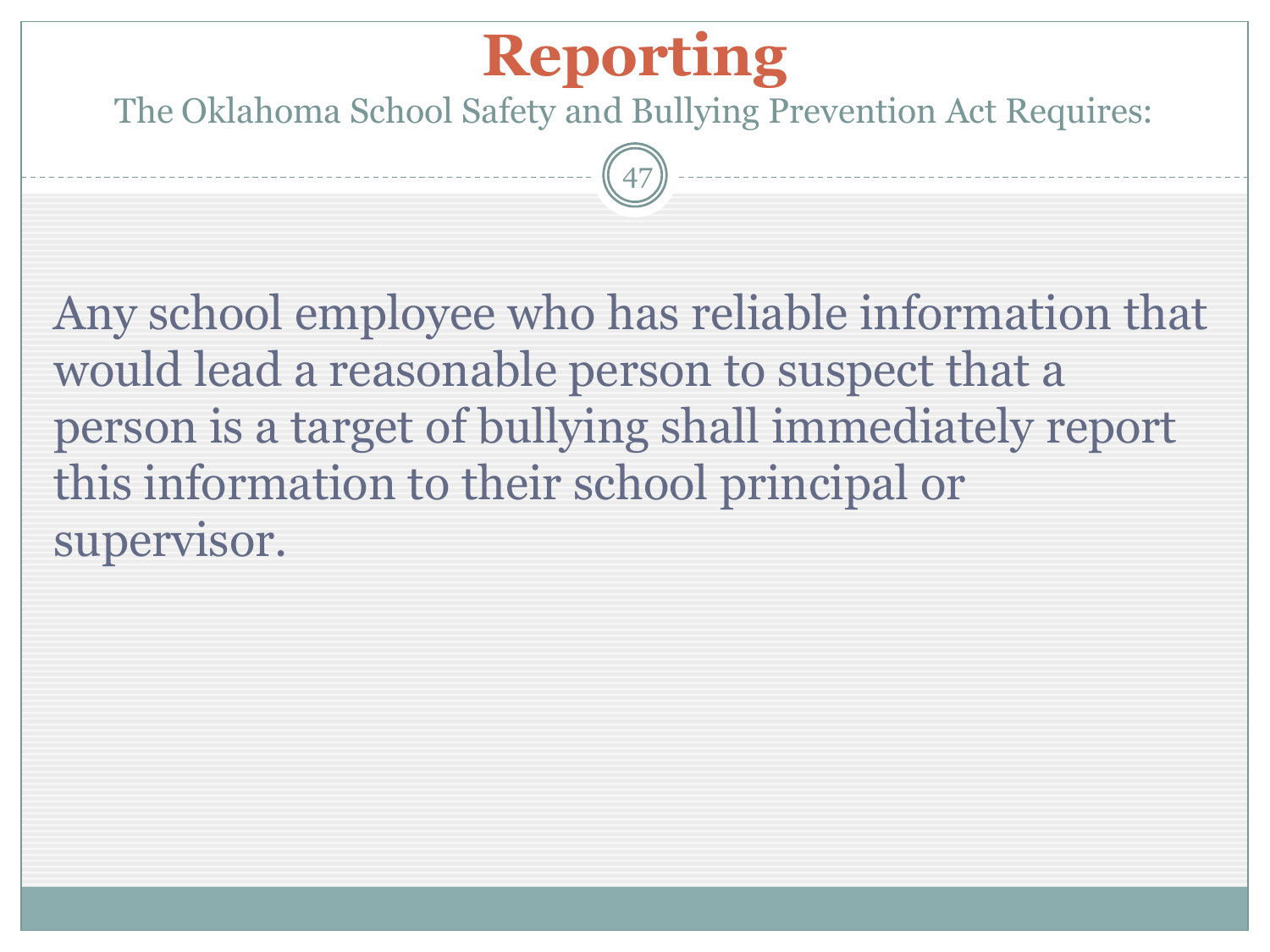The Oklahoma School Safety and Bullying Prevention Act Requires:

48

⬤ A "reporting form" must be completed and submitted to your school principal or principal's designee, if bullying behavior is suspected or reported by a student or parent.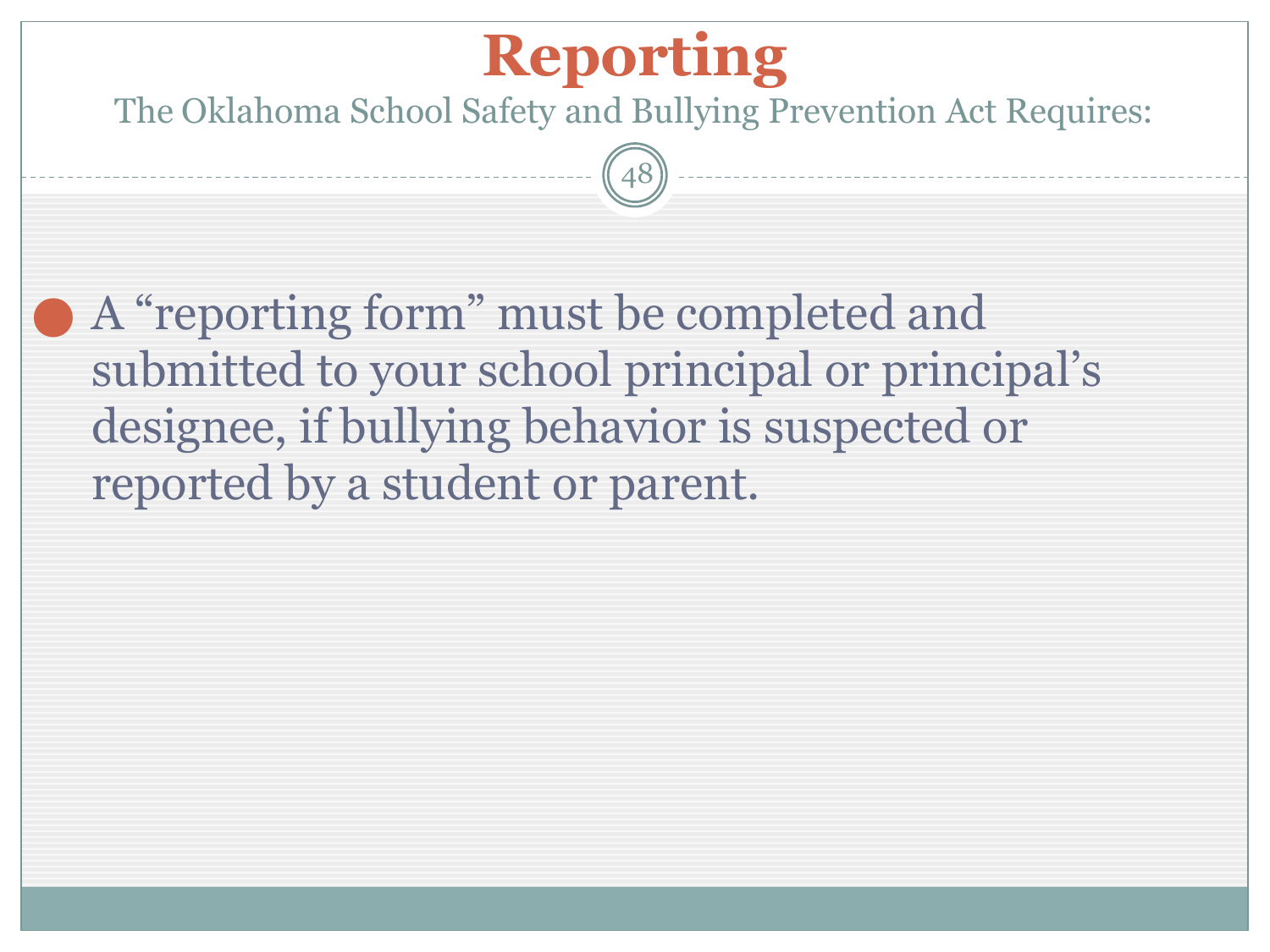The Oklahoma School Safety and Bullying Prevention Act Requires:

49

All reports of bullying must be formally investigated.

Parents or guardians must be notified in a "timely" fashion as to findings of documented and verified incidents of bullying.

This includes students who have been the target of bullying behavior and students who target others with bullying behaviors.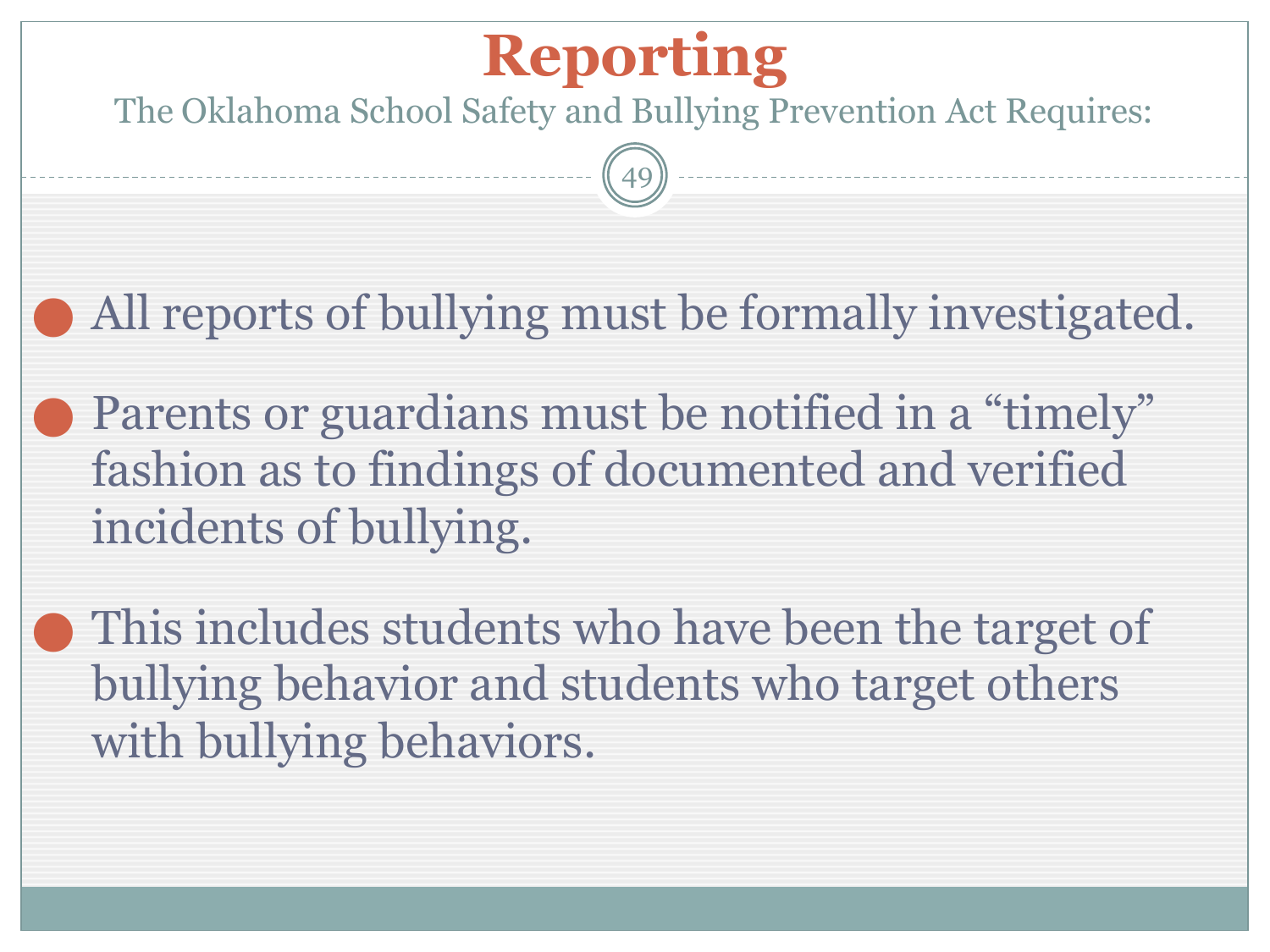## **Facts about Bullying**

50

- Labeling students as "bullies" or "victims" may have unintended consequences. It may:
	- ⬤ Send the message that the student's behavior cannot change.
	- ⬤ Fail to recognize the multiple roles students might play in different bullying situations.
	- ⬤ Disregard other factors contributing to the behavior such as peer influence or school climate.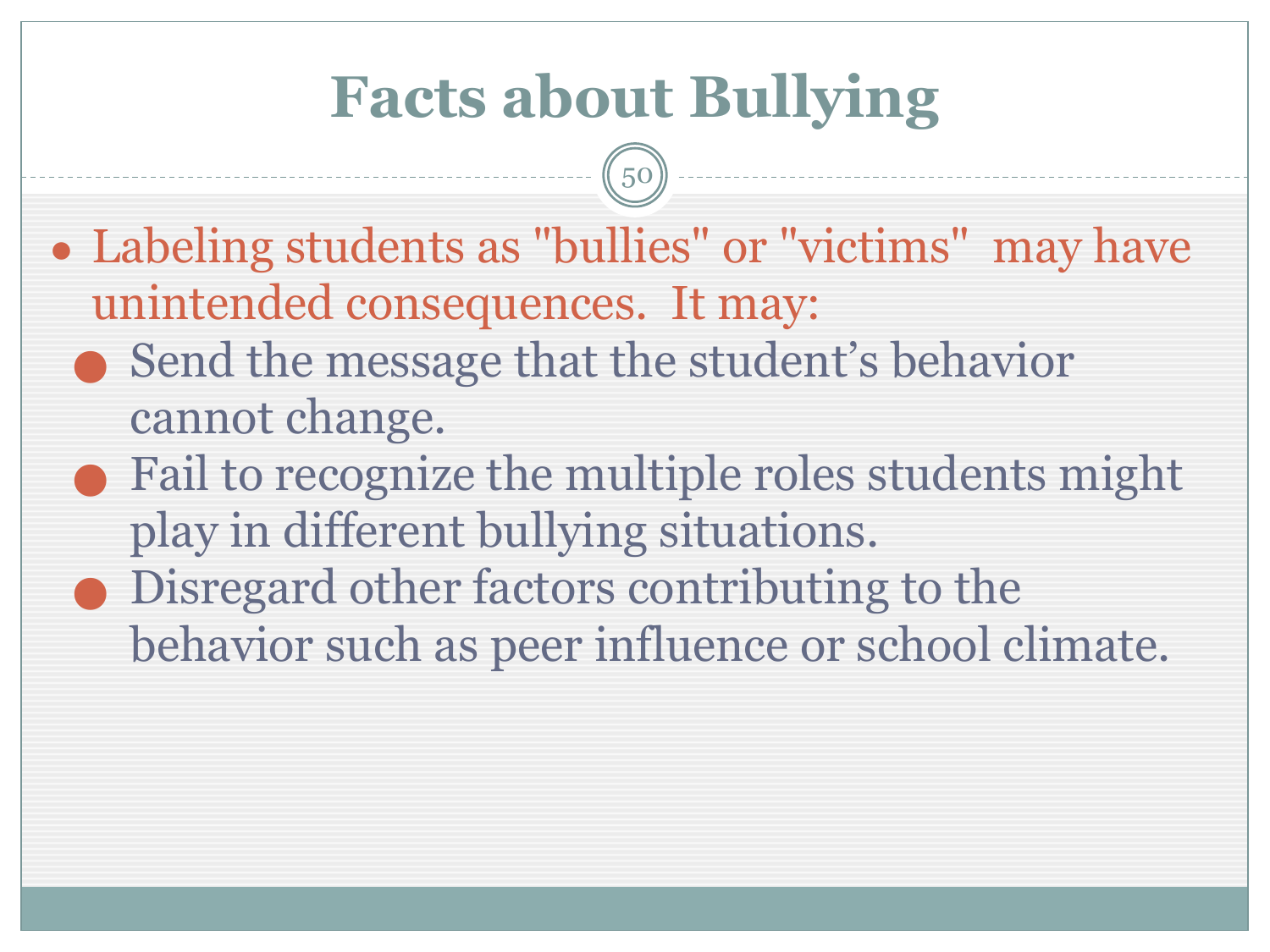### **Facts about Bullying**

51

#### **A more desirable way of referring to students :** Instead of calling a student a "bully," refer to them as *"the child who bullied"*

- Instead of calling a student a "victim," refer to them as *"the child who was bullied"*
- Instead of calling a student a "bully/victim," refer to them as *"the child who was both bullied and bullied others."*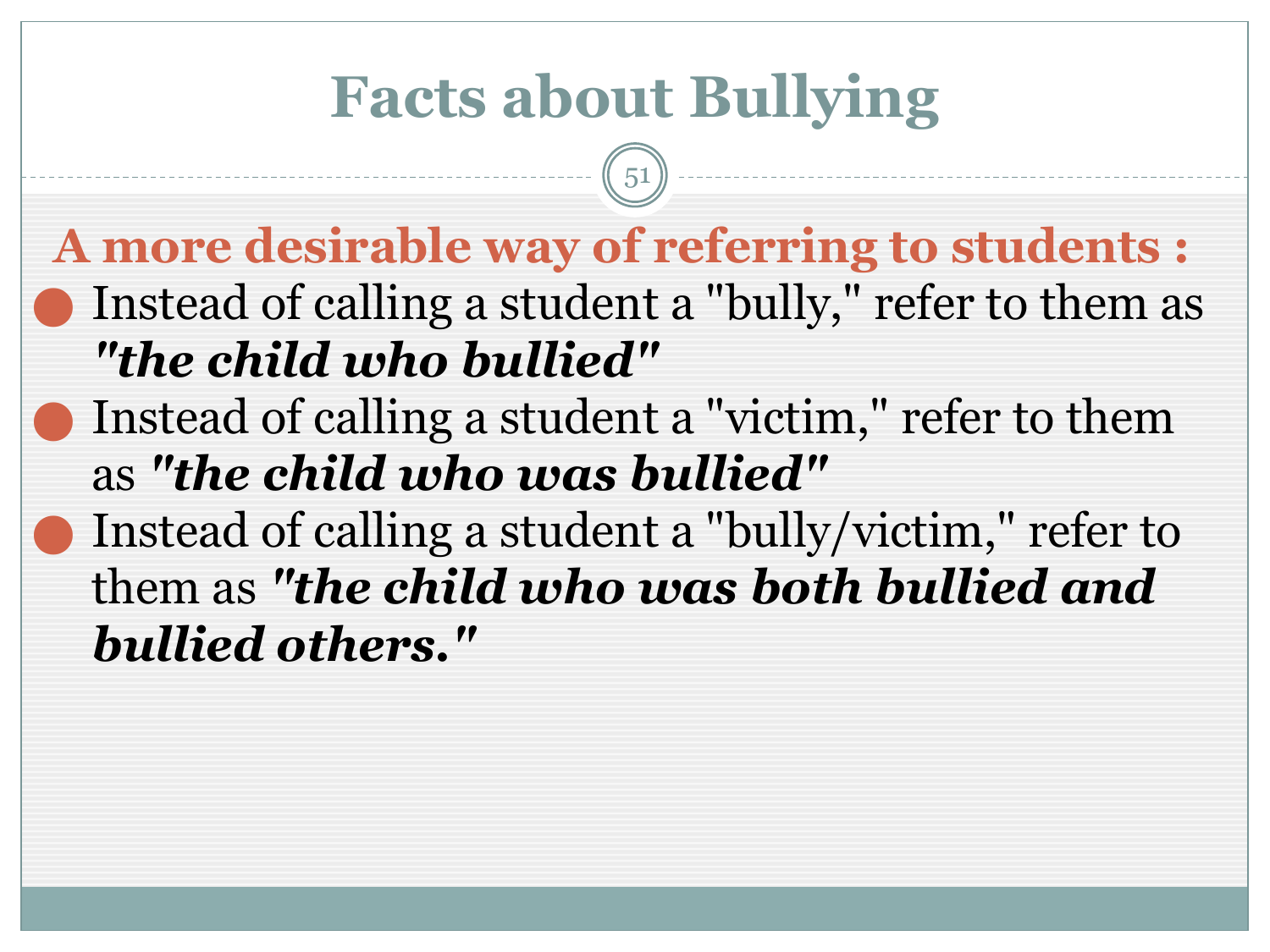

# Resources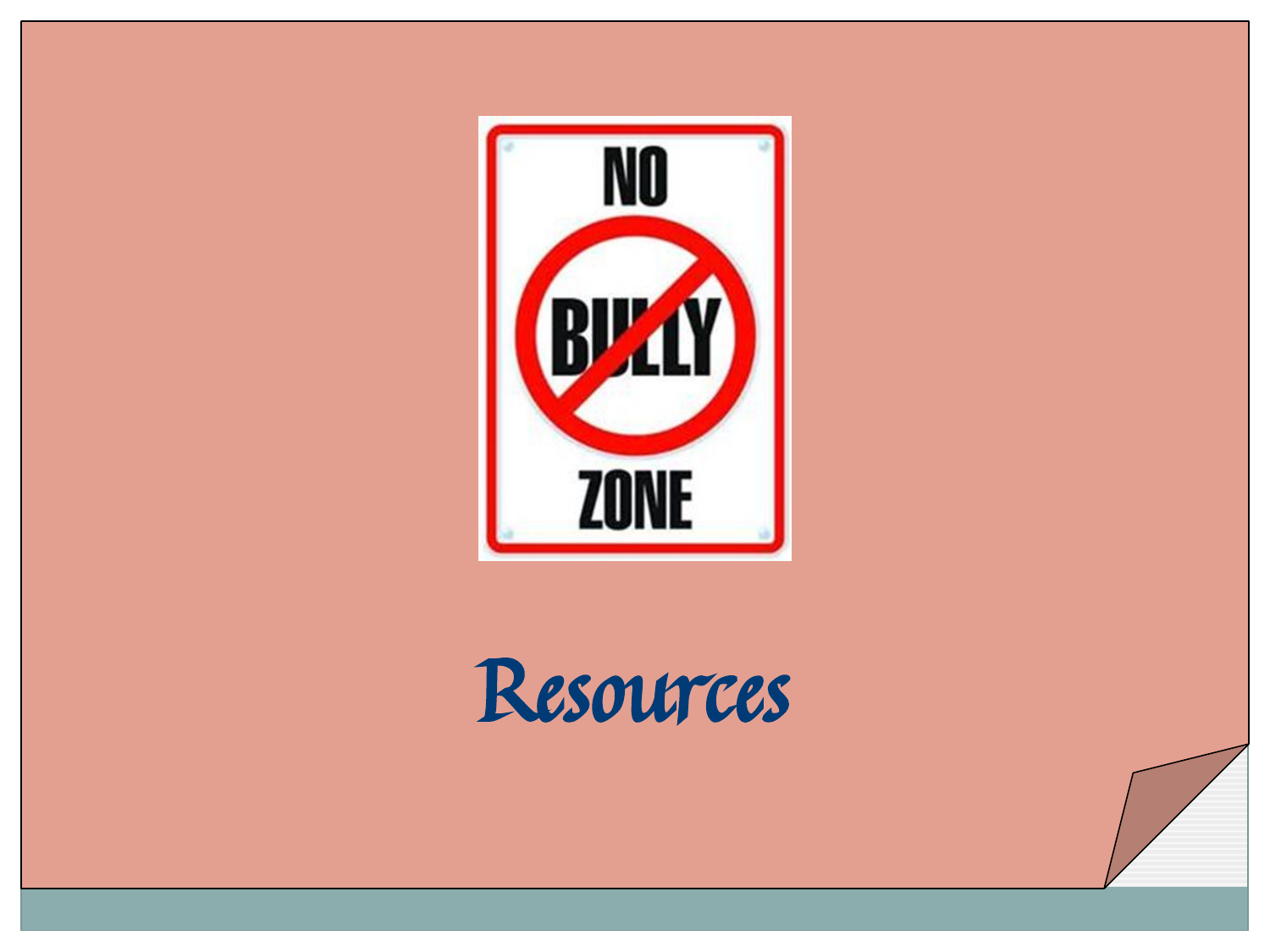

53

**Oklahoma State Department of Education** www.ok.gov/sde/bullying-prevention

Joy A. Hermansen, M.Ed., CPS Coordinator/Prevention Specialist (405) 521-2106 Email: Joy.Hermansen@SDE.OK.GOV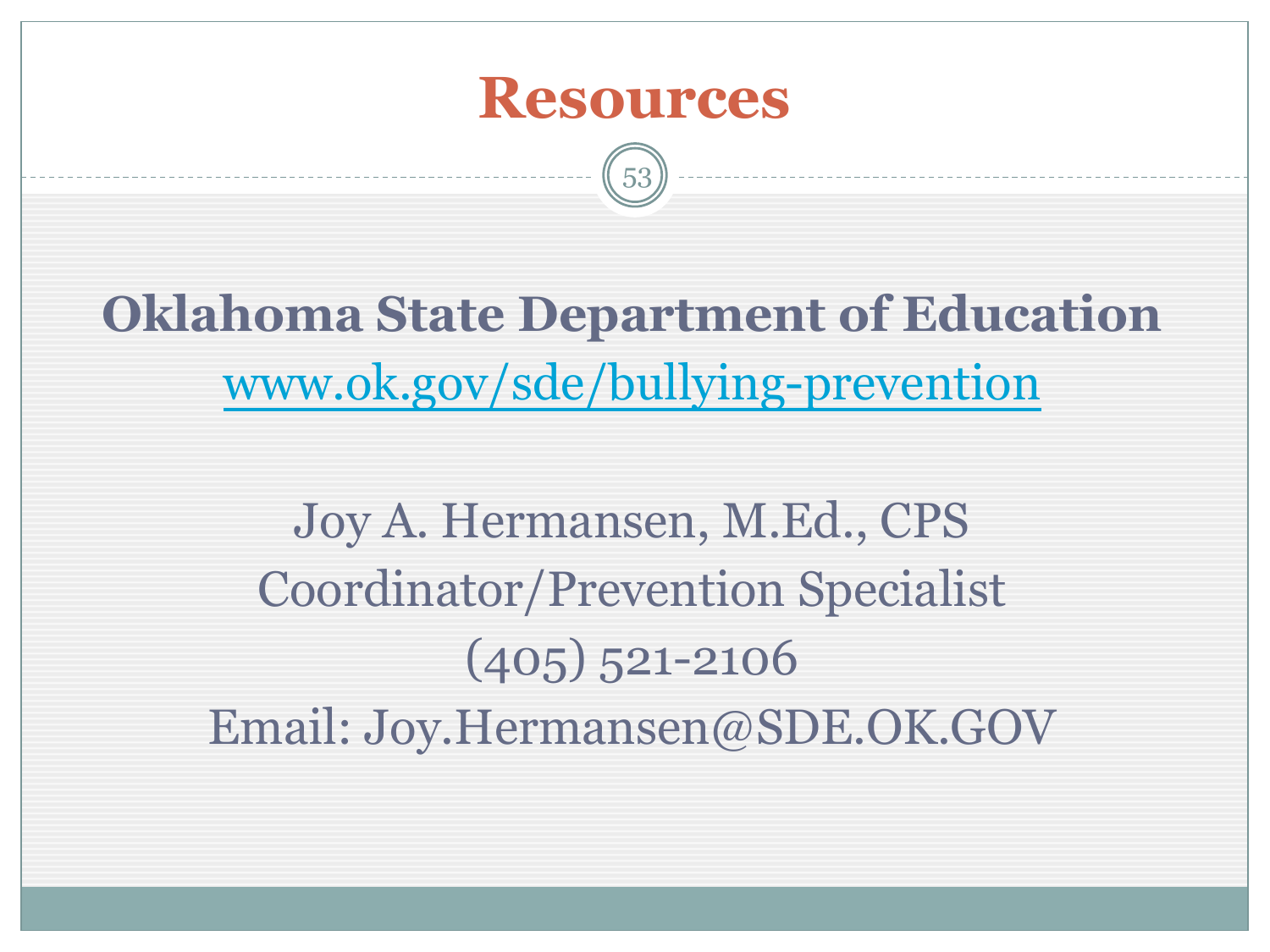## **Active Web Link to Resources**

54

The following active web link will take you to original source documents where you can find additional information about Bullying: http://www.stopbullying.gov/what-isbullying/index.html